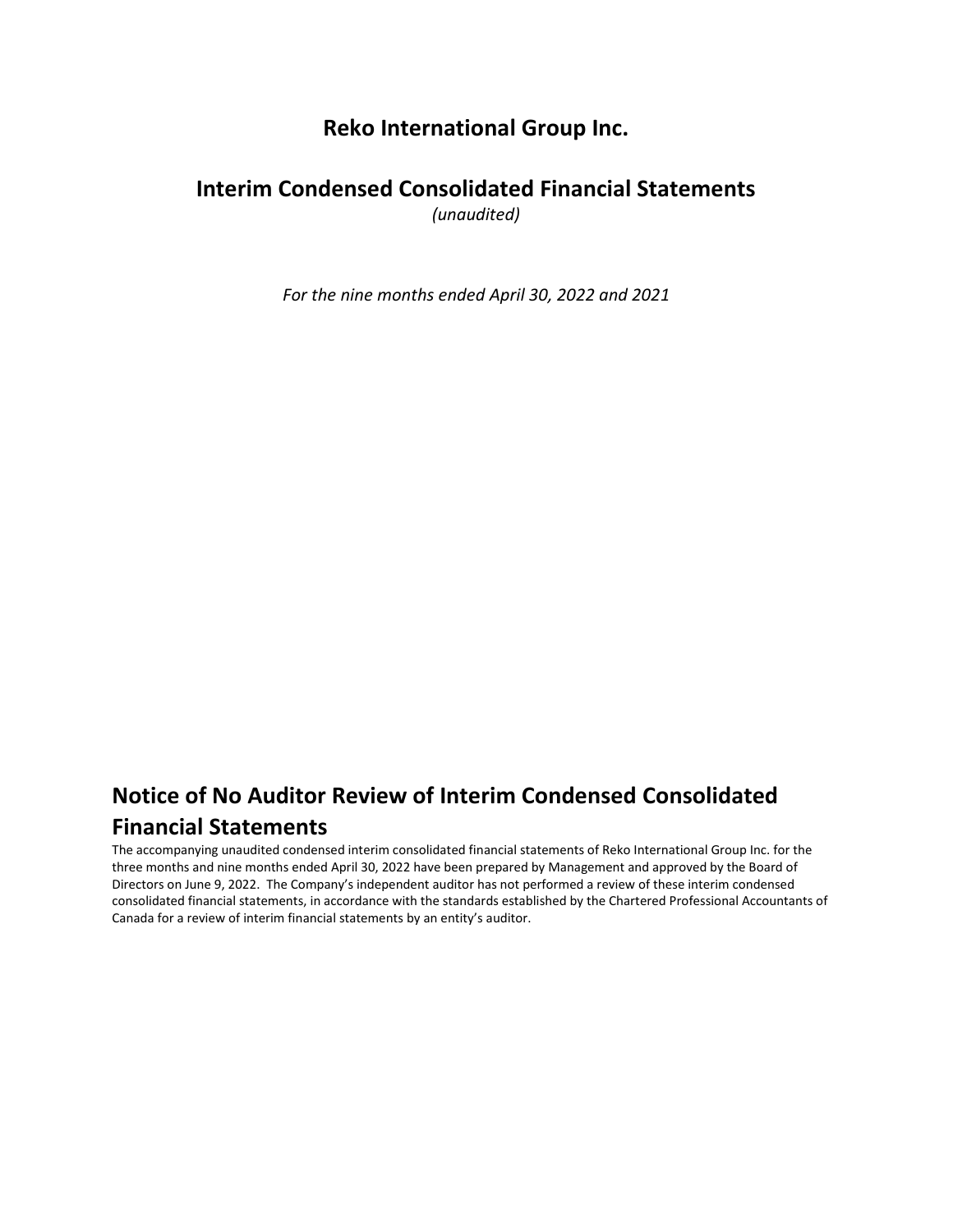## **UNAUDITED INTERIM CONDENSED CONSOLIDATED BALANCE SHEETS**

|                                                      | April 30, 2022 | July 31, 2021 |  |
|------------------------------------------------------|----------------|---------------|--|
| <b>ASSETS</b>                                        |                |               |  |
| Current                                              |                |               |  |
| Cash                                                 | \$<br>6,759    | \$<br>6,209   |  |
| Accounts receivable                                  | 18,838         | 9,617         |  |
| Short-term investments                               |                | 4,500         |  |
| Work-in-progress                                     | 9,648          | 10,846        |  |
| Prepaid expenses and other current assets            | 653            | 1,155         |  |
|                                                      | 35,898         | 32,327        |  |
|                                                      |                |               |  |
| Grants receivable                                    | --             | 300           |  |
| Capital assets (Note 5)                              | 28,323         | 27,141        |  |
| Deferred income taxes                                | 2,369          | 2,593         |  |
|                                                      | \$<br>66,590   | \$<br>62,361  |  |
|                                                      |                |               |  |
| <b>LIABILITIES</b>                                   |                |               |  |
| Current                                              |                |               |  |
| Accounts payable and accrued liabilities             | \$<br>5,318    | \$<br>4,750   |  |
| Unearned revenue on work-in-progress                 | 3,210          | 1,337         |  |
| Non-hedging financial derivatives (Note 4)           | 175            | 138           |  |
| Current portion of long-term debt (Note 6)           | 1,050          | 448           |  |
| Long-term debt subject to demand provisions (Note 6) | 5,206          | 5,380         |  |
|                                                      | 14,959         | 12,053        |  |
|                                                      |                |               |  |
| Long-term debt (Note 6)                              | 5,476          | 3,252         |  |
|                                                      |                |               |  |
| <b>SHAREHOLDERS' EQUITY</b>                          |                |               |  |
| Share capital (Note 7)                               | 16,623         | 17,418        |  |
| Contributed surplus (Note 8)                         | 1,884          | 1,944         |  |
| Retained earnings                                    | 27,648         | 27,694        |  |
|                                                      | 46,155         | 47,056        |  |
|                                                      | \$<br>66,590   | \$<br>62,361  |  |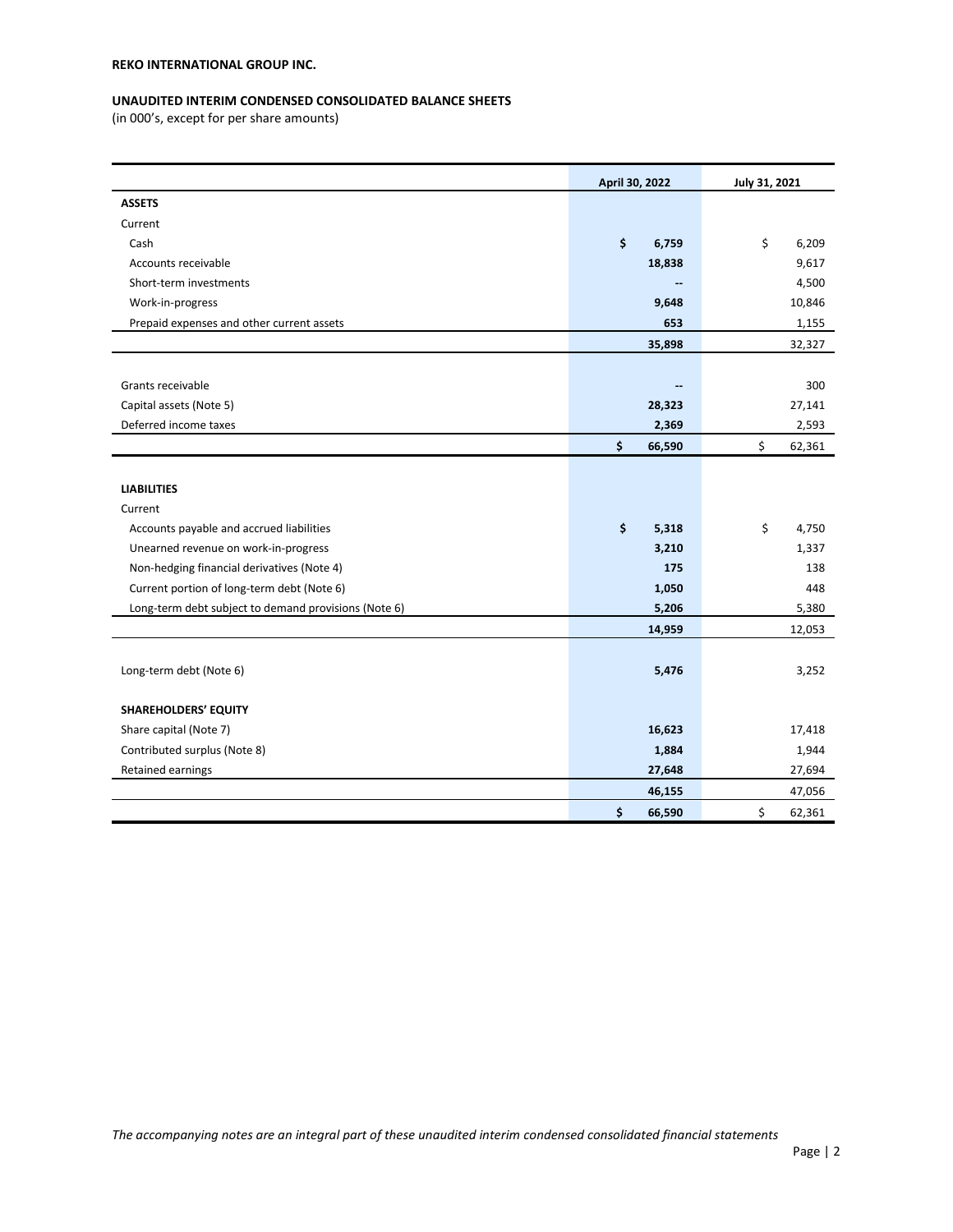# **REKO INTERNATIONAL GROUP INC.**

## **UNAUDITED INTERIM CONDENSED CONSOLIDATED STATEMENTS OF CHANGES IN EQUITY**

|                                            | Share capital     |    | <b>Contributed surplus</b><br><b>Retained earnings</b> |    |         | <b>Total equity</b> |
|--------------------------------------------|-------------------|----|--------------------------------------------------------|----|---------|---------------------|
| Balance at July 31, 2020                   | \$<br>18,210      | \$ | 1,869                                                  | \$ | 26,830  | \$<br>46,909        |
| Common shares repurchased<br>and cancelled | (746)             |    | --                                                     |    | --      | (746)               |
| Share-based payments                       | $-$               |    | 58                                                     |    | --      | 58                  |
| Net income                                 | $- -$             |    | --                                                     |    | 373     | 373                 |
| Balance at April 30, 2021                  | \$<br>17,464      | \$ | 1,927                                                  | \$ | 27,203  | \$<br>46,594        |
|                                            |                   |    |                                                        |    |         |                     |
| Balance at July 31, 2021                   | \$<br>17,418      | \$ | 1,944                                                  | \$ | 27,694  | \$<br>47,056        |
| Net share-based transactions               | (795)             |    | (60)                                                   |    | --      | (855)               |
| <b>Dividends</b>                           | $\qquad \qquad -$ |    | $\qquad \qquad -$                                      |    | (1,504) | (1,504)             |
| Net income                                 | --                |    | $\qquad \qquad -$                                      |    | 1,458   | 1,458               |
| Balance at April 30, 2022                  | \$<br>16,623      | \$ | 1,884                                                  | \$ | 27,648  | \$<br>46,155        |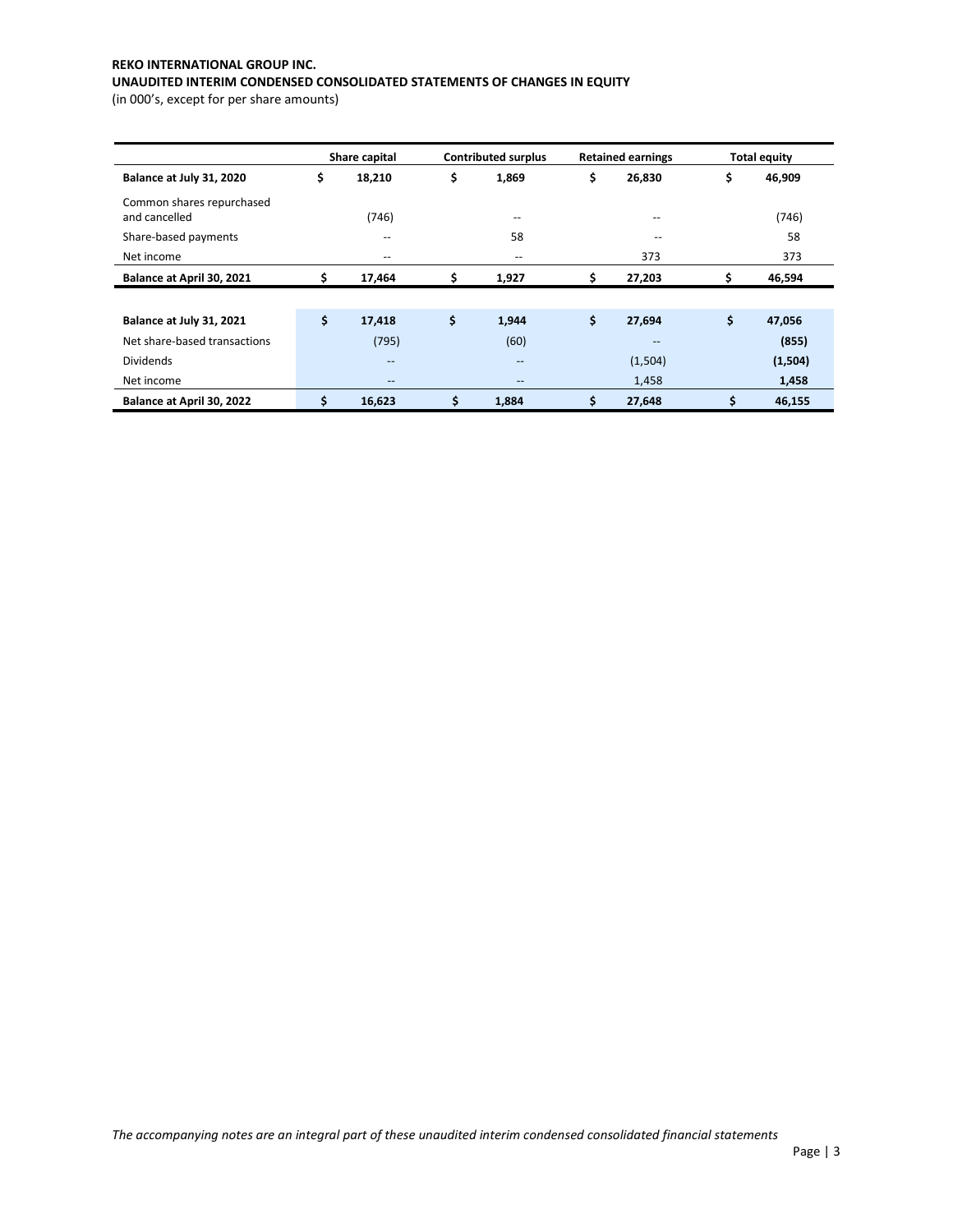## **UNAUDITED INTERIM CONDENSED CONSOLIDATED STATEMENTS OF INCOME AND COMPREHENSIVE INCOME**

|                                                    |                | For the three months ended | For the nine months ended |                |  |
|----------------------------------------------------|----------------|----------------------------|---------------------------|----------------|--|
|                                                    | April 30, 2022 | April 30, 2021             | April 30, 2022            | April 30, 2021 |  |
| Sales                                              | \$<br>13,357   | \$<br>12,413               | \$<br>38,882              | \$<br>30,239   |  |
| Costs and expenses                                 |                |                            |                           |                |  |
| Cost of sales                                      | 10,523         | 9,267                      | 30,432                    | 24,105         |  |
| Depreciation                                       | 883            | 769                        | 2,440                     | 2,341          |  |
|                                                    | 11,406         | 10,036                     | 32,872                    | 26,446         |  |
| Gross profit                                       | 1,951          | 2,377                      | 6,010                     | 3,793          |  |
| Selling and administrative                         | 1,998          | 1,134                      | 4,513                     | 4,176          |  |
| Income (loss) before other items                   | (47)           | 1,243                      | 1,497                     | (383)          |  |
| Foreign exchange (gain) loss                       | 128            | 333                        | (109)                     | 775            |  |
| Other income                                       | (76)           | (315)                      | (317)                     | (1,643)        |  |
| (Gain) loss on sale of capital assets              |                | $\overline{\phantom{a}}$   | (16)                      | 48             |  |
| Interest on long-term debt                         | 95             | 91                         | 275                       | 258            |  |
| Interest on other interest-bearing obligations     | (3)            | (2)                        | (23)                      | (7)            |  |
|                                                    | 144            | 107                        | (190)                     | (569)          |  |
| Income (loss) before income taxes                  | (191)          | 1,136                      | 1,687                     | 186            |  |
| Deferred income tax (recovery) provision           | (283)          | 335                        | 229                       | (187)          |  |
| Net income and comprehensive income                | \$<br>92       | \$<br>801                  | \$<br>1,458               | \$<br>373      |  |
| Earnings per common share (Note 9)<br><b>Basic</b> | \$<br>0.02     | \$<br>0.13                 | \$<br>0.25                | \$<br>0.06     |  |
| <b>Diluted</b>                                     | \$<br>0.01     | Ś.<br>0.13                 | \$<br>0.23                | \$<br>0.06     |  |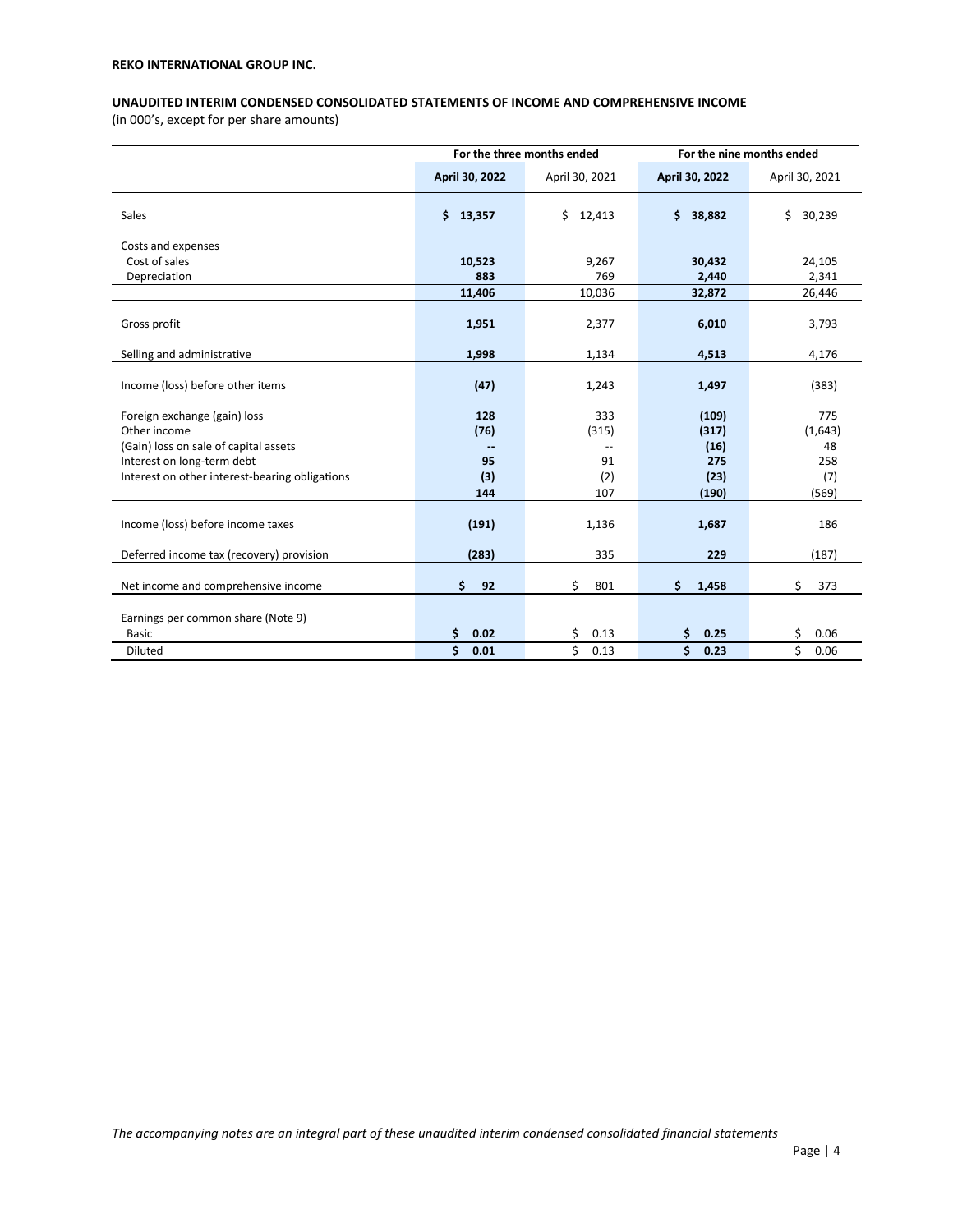## **REKO INTERNATIONAL GROUP INC. UNAUDITED INTERIM CONDENSED CONSOLIDATED STATEMENT OF CASH FLOWS**

|                                                 | For the nine   | For the nine   |  |
|-------------------------------------------------|----------------|----------------|--|
|                                                 | months ended   | months ended   |  |
|                                                 | April 30, 2022 | April 30, 2021 |  |
| <b>OPERATING ACTIVITIES</b>                     |                |                |  |
| Net income for the period                       | \$<br>1,458    | \$<br>373      |  |
| Adjustments for:                                |                |                |  |
| Depreciation                                    | 2,440          | 2,341          |  |
| Income tax expense                              | 229            | (187)          |  |
| Interest expense                                | 252            | 251            |  |
| Change in non-hedging financial derivatives     | 37             | 129            |  |
| Unrealized foreign exchange loss (gain)         | 104            | (283)          |  |
| Share-based compensation                        | 53             | 58             |  |
| Loss on sale of capital assets                  | (15)           | 48             |  |
|                                                 | 4,558          | 2,730          |  |
| Net change in non-cash working capital          | (5,085)        | 1,432          |  |
| Interest paid                                   | (252)          | (251)          |  |
|                                                 |                |                |  |
| CASH PROVIDED BY (USED IN) OPERATING ACTIVITIES | (779)          | 3,911          |  |
| <b>FINANCING ACTIVITIES</b>                     |                |                |  |
| Payment of dividends                            | (1,504)        |                |  |
| Net cost of repurchase of capital stock         | (908)          | (746)          |  |
| Advances of long-term debt                      | 3,027          |                |  |
| Repayments of long-term debt                    | (479)          | (331)          |  |
|                                                 |                |                |  |
| CASH PROVIDED BY (USED IN) FINANCING ACTIVITIES | 136            | (1,077)        |  |
| <b>INVESTING ACTIVITIES</b>                     |                |                |  |
| Investment in capital assets                    | (3,661)        | (1,601)        |  |
| Proceeds from sale of capital assets            | 54             |                |  |
| Proceeds from sale of short-term investments    | 4,500          | 500            |  |
| Change in grant receivable                      | 300            | (146)          |  |
|                                                 |                |                |  |
| CASH PROVIDED BY (USED IN) INVESTING ACTIVITIES | 1,193          | (1, 247)       |  |
|                                                 |                |                |  |
| Net change in cash                              | 550            | 1,587          |  |
| Cash, beginning of period                       | 6,209          | 4,441          |  |
|                                                 |                |                |  |
| Cash, end of period                             | \$<br>6,759    | \$<br>6,028    |  |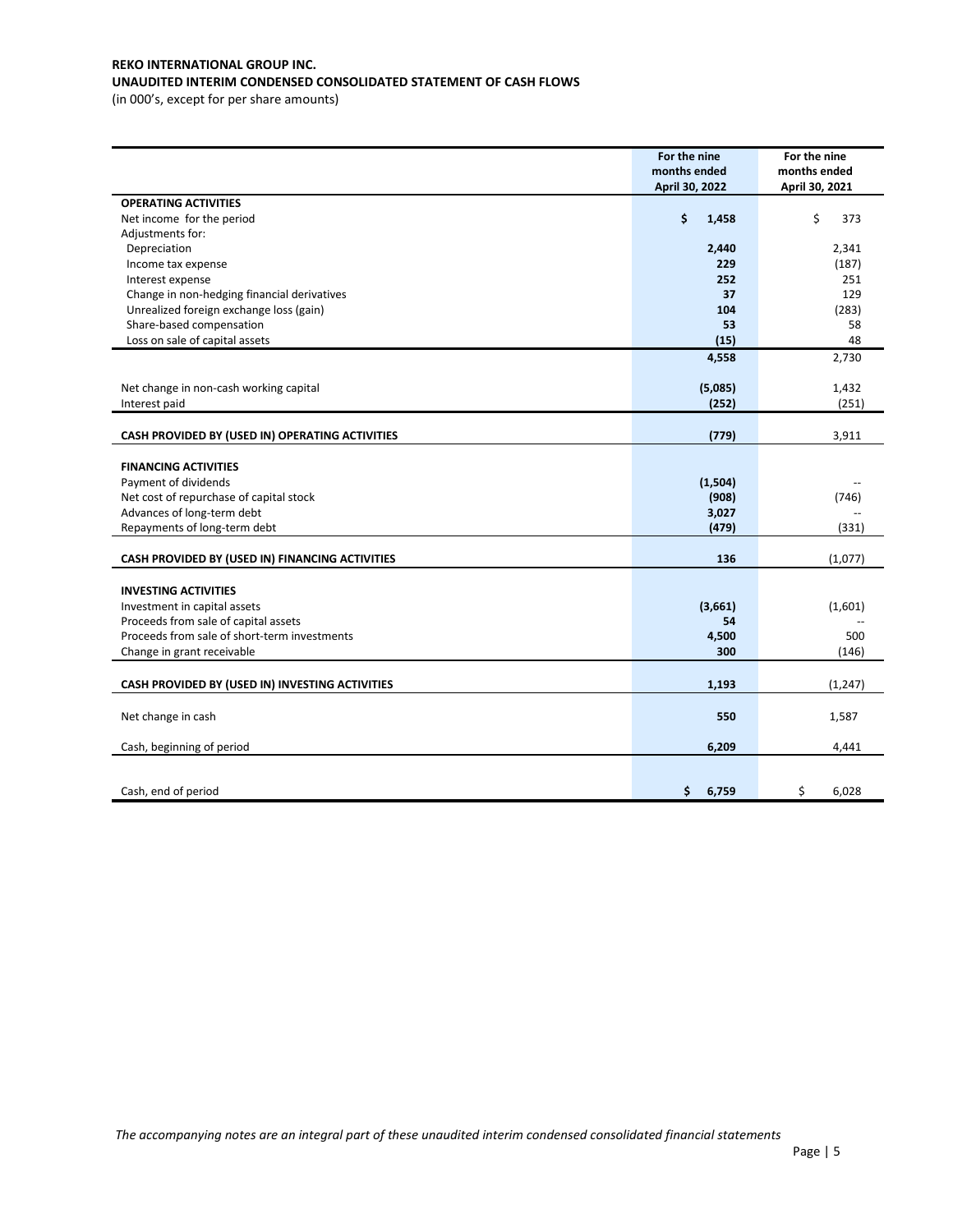(in 000's, except for per share amounts)

#### **1. SIGNIFICANT ACCOUNTING POLICIES**

#### *Nature of operations*

Reko International Group Inc. (the "Company" or "Reko") is a diversified, technology-driven manufacturing organization located in Southwestern Ontario with areas of expertise including robotic factory automation solutions, precision machining of large, critical parts, and plastic injection and low compression acoustic tooling. The Company, incorporated under the laws of Ontario, has several subsidiaries, which operate or exist in the Province of Ontario in Canada and the State of Michigan in the United States.

Reko is listed on the TSX Venture Exchange under the symbol REKO. The Company's shares are traded in Canadian dollars. The registered head office is located at 469 Silver Creek Industrial Drive, Lakeshore, Ontario, Canada.

All amounts are in thousands and in Canadian dollars, unless otherwise noted.

#### *Statement of compliance*

The unaudited interim condensed consolidated financial statements were authorized for issue by the Board of Directors on June 9, 2022.

These unaudited interim condensed consolidated financial statements have been prepared in accordance with IFRS as issued by the International Accounting Standards Board ("IASB") applicable to the preparation of interim financial statements, including IAS 34 Interim Financial Reporting.

These unaudited interim condensed consolidated financial statements should be read in conjunction with the Company's annual financial statements for the year ended July 31, 2021, which have been prepared in accordance with IFRS as issued by the IASB.

The accounting policies adopted are consistent with the accounting policies and methods as those used in the Company's audited consolidated annual financial statements for the year ended July 31, 2021 except as noted below.

#### *Basis of measurement*

These consolidated financial statements were prepared on a going concern basis, under the historical cost convention, as modified by the revaluation of financial assets and financial liabilities (including derivative instruments) at fair value.

## *Basis of consolidation*

Subsidiaries are entities controlled by the Company. Control exists when the Company has the power, directly or indirectly, to govern the financial and operating policies of an entity and be exposed to the variable returns from its activities. The financial statements of subsidiaries are included in the consolidated financial statements from the date that control commences until the date that control ceases.

Intragroup balances, and any unrealized gains and losses or income and expenses arising from intragroup transactions, are eliminated in preparing the consolidated financial statements. Unrealized gains arising from transactions with jointly controlled entities are eliminated to the extent of the Company's interest in the entity. Unrealized losses are eliminated in the same way as unrealized gains, but only to the extent that there is no evidence of impairment.

The Company's subsidiaries are as follows: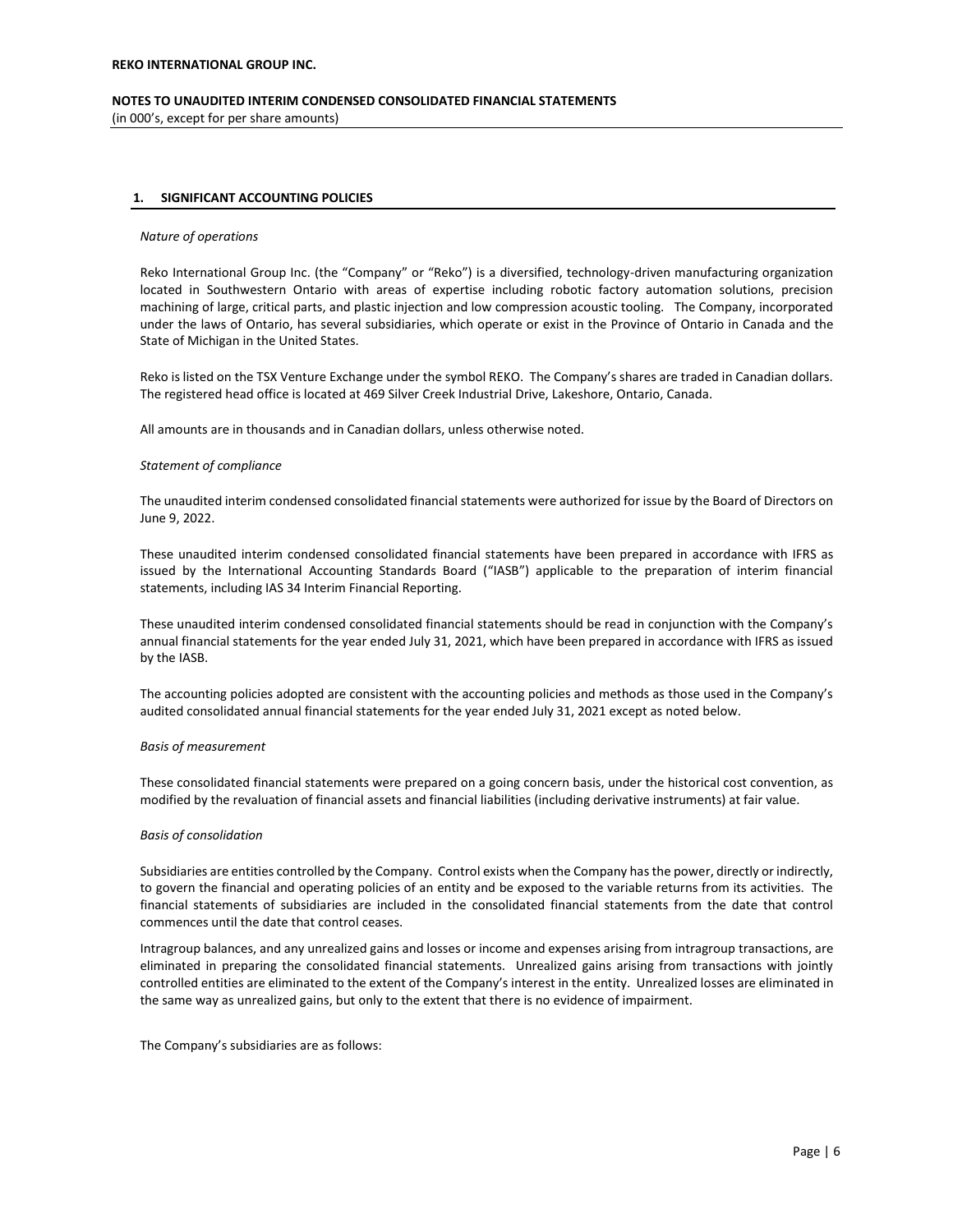(in 000's, except for per share amounts)

| Subsidiary                        | Location | Percentage<br>ownership | Consolidation |
|-----------------------------------|----------|-------------------------|---------------|
| Concorde Precision Machining Inc. | Ontario  | 100%                    | Full          |
| Reko Manufacturing Group Inc.     | Ontario  | 100%                    | Full          |
| Reko International Holdings Inc.  | Michigan | 100%                    | Full          |
| Reko International Services Inc.  | Michigan | 100%                    | Full          |
| Concorde USA LLC                  | Michigan | 100%                    | Full          |

#### *Leases*

An agreement is a lease if the agreement conveys the right to obtain substantially all of the economic benefit from the use of the identified asset and the right to direct the use of the identified asset.

The Company leases certain property, plant and equipment as right-of-use assets. Lease terms are negotiated on an individual basis and contain a wide range of different terms and conditions. Assets and liabilities arising from a lease are initially measured on a present value basis, discounted using the interest rate implicit in the lease or, if that rate cannot be readily determined, the Company's incremental borrowing rate. Lease liabilities include the present value of fixed and variable payments, residual value guarantees, exercise of purchase options if reasonably certain to be exercised and any penalties for terminating the lease if reasonably certain to terminate. Right-of-use assets are measured at cost comprised of the amount of the initial measurement of the lease liability plus any lease payments made before the lease commencement date, any initial direct costs and restoration costs. Lease payments are allocated between finance charges and a reduction of the outstanding lease obligation. If the underlying right-of-use asset transfers to the lessee at the end of the lease term or the lessee is reasonably certain to exercise a purchase option, the depreciation shall be the useful life of the right-of-use asset in accordance with the Company's depreciation methods and rates based on the class of the rightof-use asset. Otherwise, the right-of-use assets are depreciated over the shorter of the useful life of the asset and the lease term on a straight-line basis.

For any contracts with a short-term or if the present value of the right-of-use asset has a low-value, the Company will expense the lease payments as incurred and no right-of-use asset will be recorded.

## **2. GEOGRAPHIC INFORMATION**

The following information reflects the geographic breakdown of revenues and capital assets based on the physical location of the Company's operations. The Company does not track revenues based on ship to locations.

|                      |                 | Nine months ended April 30, 2022 |  |  |
|----------------------|-----------------|----------------------------------|--|--|
|                      | <b>Revenues</b> | Capital assets                   |  |  |
| Canada               | 36,354          | 28,323                           |  |  |
| <b>United States</b> | 2,528           | $\overline{\phantom{m}}$         |  |  |
|                      | 38,882          | 28,323                           |  |  |

|                      |          | Nine months ended April 30, 2021 |  |  |
|----------------------|----------|----------------------------------|--|--|
|                      | Revenues | Capital assets                   |  |  |
| Canada               | \$28,741 | \$26,472                         |  |  |
| <b>United States</b> | 1.498    | $-$                              |  |  |
|                      | 30,239   | 26,472                           |  |  |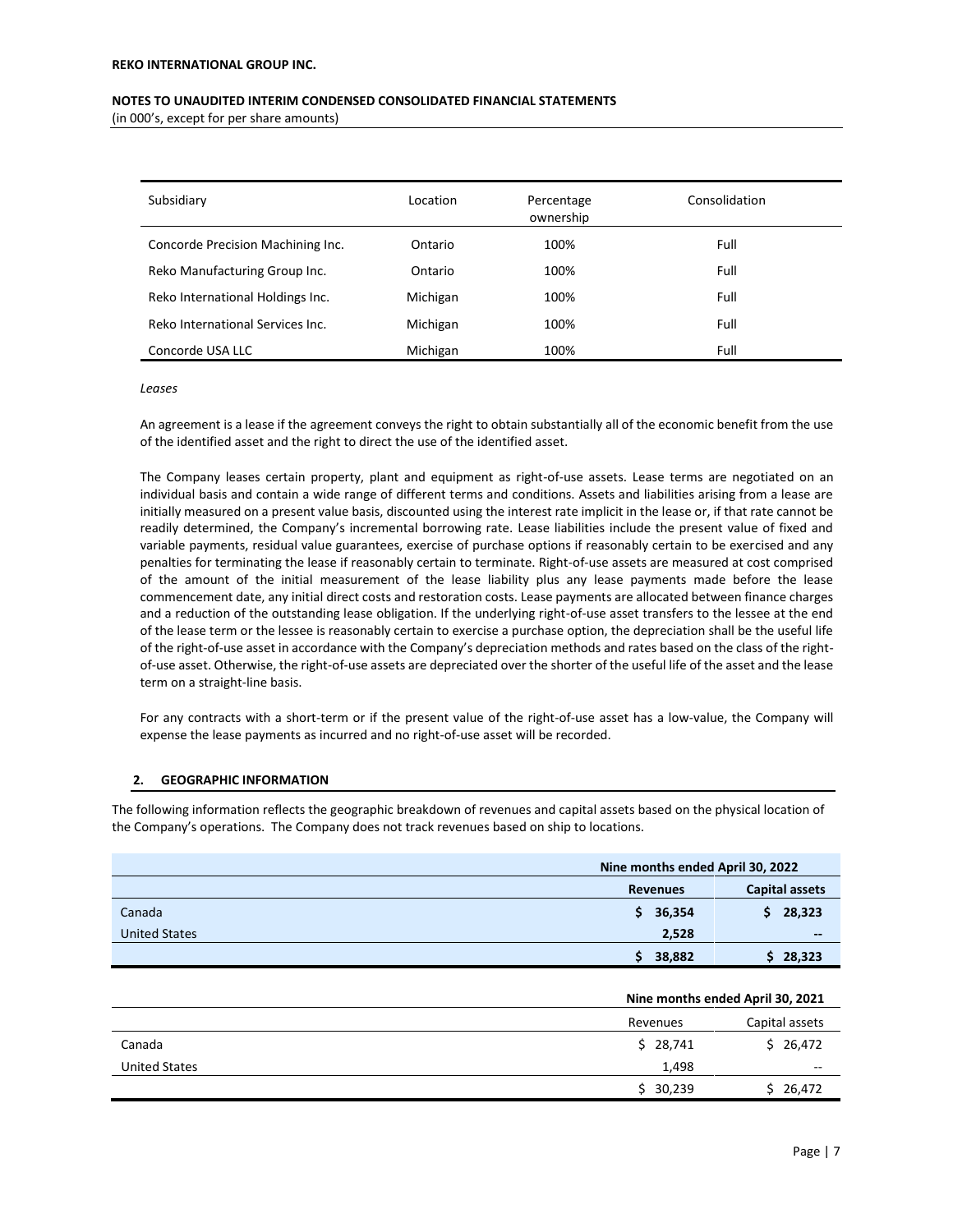(in 000's, except for per share amounts)

## **3. FINANCIAL INSTRUMENTS**

The Company's financial instruments consist of cash, accounts receivable, non-hedging financial derivatives, accounts payable and accrued liabilities and long-term debt.

#### *Fair Value*

The Company has determined the estimated fair value of its financial instruments based on appropriate valuation methodologies; however, considerable judgment is required to develop these estimates. Accordingly, these estimated fair values are not necessarily indicative of the amounts the Company could realize in a current market exchange. The estimated fair value amounts can be materially affected by the use of different assumptions or methodologies. The methods and assumptions used to estimate the fair value of financial instruments are described below:

#### **Accounts receivable, accounts payable and accrued liabilities**

Due to the short period of maturity of the instruments, the carrying values as presented in the consolidated balance sheets are reasonable estimates of fair value.

#### **Fair value hierarchy**

The following table provides an analysis of cash, non-hedging financial derivatives and long-term debt that are measured subsequent to initial recognition at fair value, grouped into Levels 1 to 3 based on the degree to which the fair value is observable.

- Level 1 fair value measurements are those derived from quoted prices (unadjusted) in active markets for identical assets or liabilities;
- − Level 2 fair value measurements are those derived from inputs other than quoted prices included within Level 1 that are observable for the asset or liability, either directly (i.e., as prices) or indirectly (i.e., derived from prices); and,
- − Level 3 fair value measurements are those derived from valuation techniques that include inputs for the asset or liability that are not based on observable market data (unobservable inputs).

|                                                | Level 1 |        | Level 2                      | Level 3 |                          |    | April 30,<br>2022 |
|------------------------------------------------|---------|--------|------------------------------|---------|--------------------------|----|-------------------|
| <b>Financial assets (liabilities) at FVTPL</b> |         |        |                              |         |                          |    |                   |
| Cash                                           | Ś.      | 6,759  | $\mathsf{\dot{S}}$<br>$\sim$ | \$      | $\sim$                   | Ś. | 6,759             |
| Non-hedging financial derivatives              |         | --     | (175)                        |         |                          |    | (175)             |
|                                                | \$      | 6,759  | \$<br>(175)                  | \$      | --                       | \$ | 6,584             |
|                                                |         |        |                              |         |                          |    | July 31,          |
|                                                | Level 1 |        | Level 2                      | Level 3 |                          |    | 2021              |
| <b>Financial assets (liabilities) at FVTPL</b> |         |        |                              |         |                          |    |                   |
| Cash                                           | Ś.      | 6,209  | \$<br>--                     | \$      | $\overline{\phantom{m}}$ | Ś. | 6,209             |
| Short-term investments                         |         | 4,500  | --                           |         |                          |    | 4,500             |
| Non-hedging financial derivative               |         | $- -$  | (138)                        |         | --                       |    | (138)             |
|                                                | \$      | 10,709 | \$<br>(138)                  | \$      |                          | \$ | 10,571            |

#### **Non-hedging financial derivatives**

The Company's non-hedging financial derivatives are the Company's future forward exchange contracts and are subject to fluctuations in foreign exchange rates between the Canadian and US dollar. The Company's non-hedging financial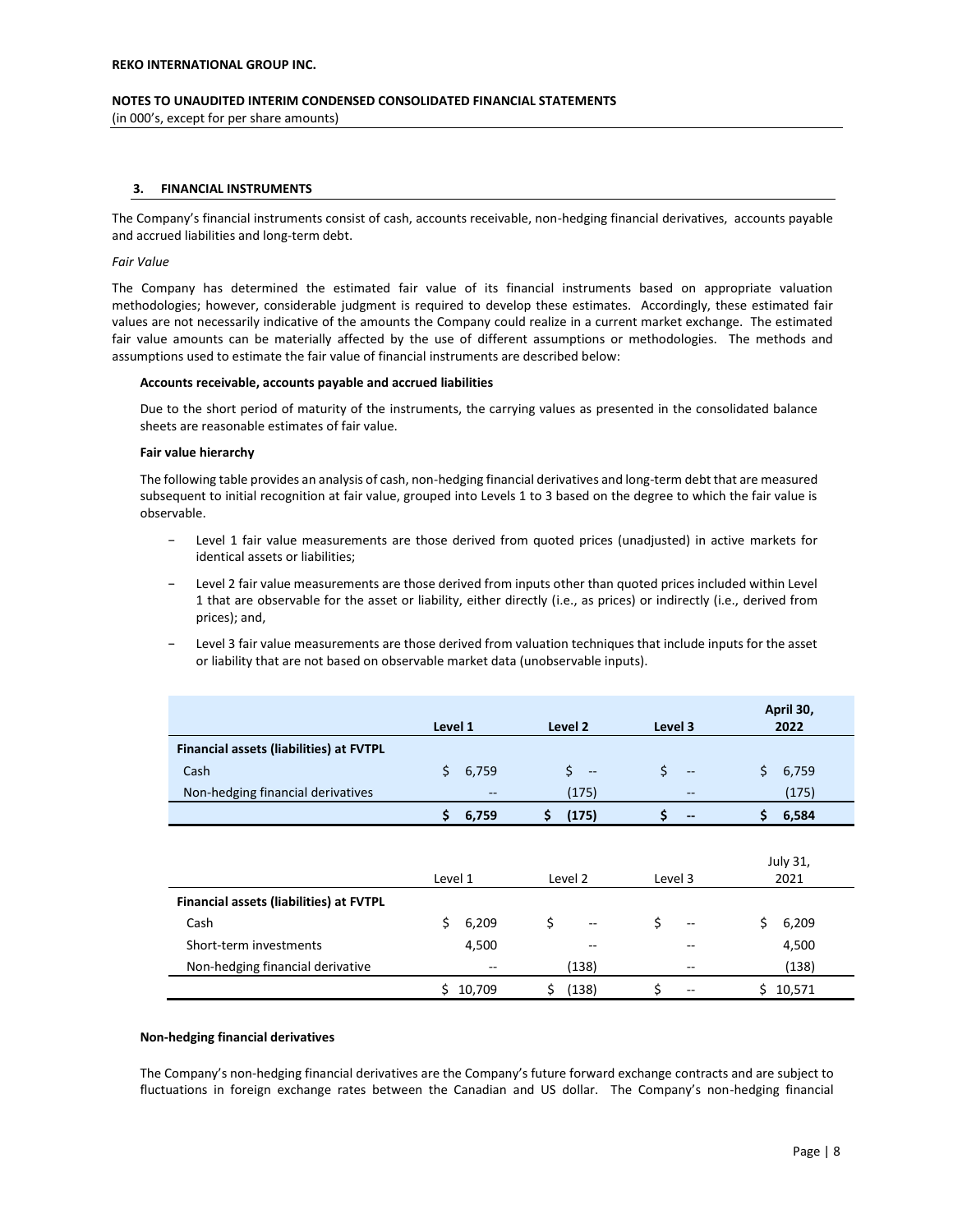(in 000's, except for per share amounts)

derivatives are valued based on discounting the future cash outflows associated with the contract based on the closing foreign exchange rate between the Canadian and US dollar.

## **Long-term debt**

The Company's long-term debt of CDN \$5,698 and USD \$2,453 (currently valued at CDN \$3,138) is subject to fixed interest rates. The Company's long-term debt is valued based on discounting the future cash outflows associated with the longterm debt. The discount rate is based on the incremental premium above market rates for Government of Canada securities of similar duration. In each period thereafter, the incremental premium is held constant while the Government of Canada security is based on the then current market value to derive the discount rate. At April 30, 2022, the fair value of the Company's long-term debt is CDN \$5,533 and USD \$2,762. At July 31, 2021, the fair value of the Company's longterm debt was CDN \$6,045 and USD \$2,684.

## **4. NON-HEDGING FINANCIAL DERIVATIVES**

The Company utilizes financial instruments to manage the risk associated with fluctuations in foreign exchange. During the period, the Company had entered into foreign exchange forward contracts. As at April 30, 2022, the Company holds options to buy and sell USD with maturities ranging from 0-6 months and at various exercise prices. The mark to market value of those options is included below.

| As at April 30, 2022        | <b>Maturity</b> | <b>Notional</b><br>value | Average<br>rate | <b>Notional</b><br><b>USD</b><br>equivalent | Carrying & fair<br>value liability |
|-----------------------------|-----------------|--------------------------|-----------------|---------------------------------------------|------------------------------------|
| Sell USD / Buy CAD forwards | $0 - 6$ months  | \$2,825                  | 1.2660          | \$3,000                                     | \$(175)                            |
| As at July 31, 2021         | <b>Maturity</b> | <b>Notional</b><br>value | Average<br>rate | <b>Notional</b><br><b>USD</b><br>equivalent | Carrying & fair<br>value liability |
| Sell USD / Buy CAD forwards | $0 - 6$ months  | \$6,862                  | 1.2370          | \$7,000                                     | \$(138)                            |

## **5. CAPITAL ASSETS**

Capital assets are comprised of:

|                           | Land              | <b>Buildings</b>         | <b>Machinery</b><br>and<br>equipment | Leasehold<br>improvements | Equipment<br>under<br>construction | <b>Total</b>      |
|---------------------------|-------------------|--------------------------|--------------------------------------|---------------------------|------------------------------------|-------------------|
| Cost or deemed cost       |                   |                          |                                      |                           |                                    |                   |
| Balance at July 31, 2020  | \$661             | \$14.146                 | \$53,646                             | \$844                     | \$417                              | \$69,714          |
| <b>Additions</b>          | $- -$             | 384                      | --                                   | $\qquad \qquad -$         | 2,709                              | 3,093             |
| <b>Transfers</b>          | $- -$             | $\overline{\phantom{m}}$ | 1,071                                | $\sim$                    | (1,071)                            | $- -$             |
| <b>Disposals</b>          | $-$               | $- -$                    | (1, 185)                             | $\qquad \qquad -$         | $- -$                              | (1, 185)          |
| Balance at July 31, 2021  | \$661             | \$14,530                 | \$53,532                             | \$844                     | \$2,055                            | \$71,622          |
| Additions                 | $\qquad \qquad -$ | 28                       | --                                   | $--$                      | 3,633                              | 3,661             |
| <b>Transfers</b>          | $\qquad \qquad -$ | 32                       | 1,223                                | $\qquad \qquad -$         | (1,255)                            | $\qquad \qquad -$ |
| <b>Disposals</b>          | $- -$             | $- -$                    | (500)                                | $- -$                     | $- -$                              | (500)             |
| Balance at April 30, 2022 | \$661             | \$14,590                 | \$54,255                             | \$844                     | \$4,433                            | \$74,783          |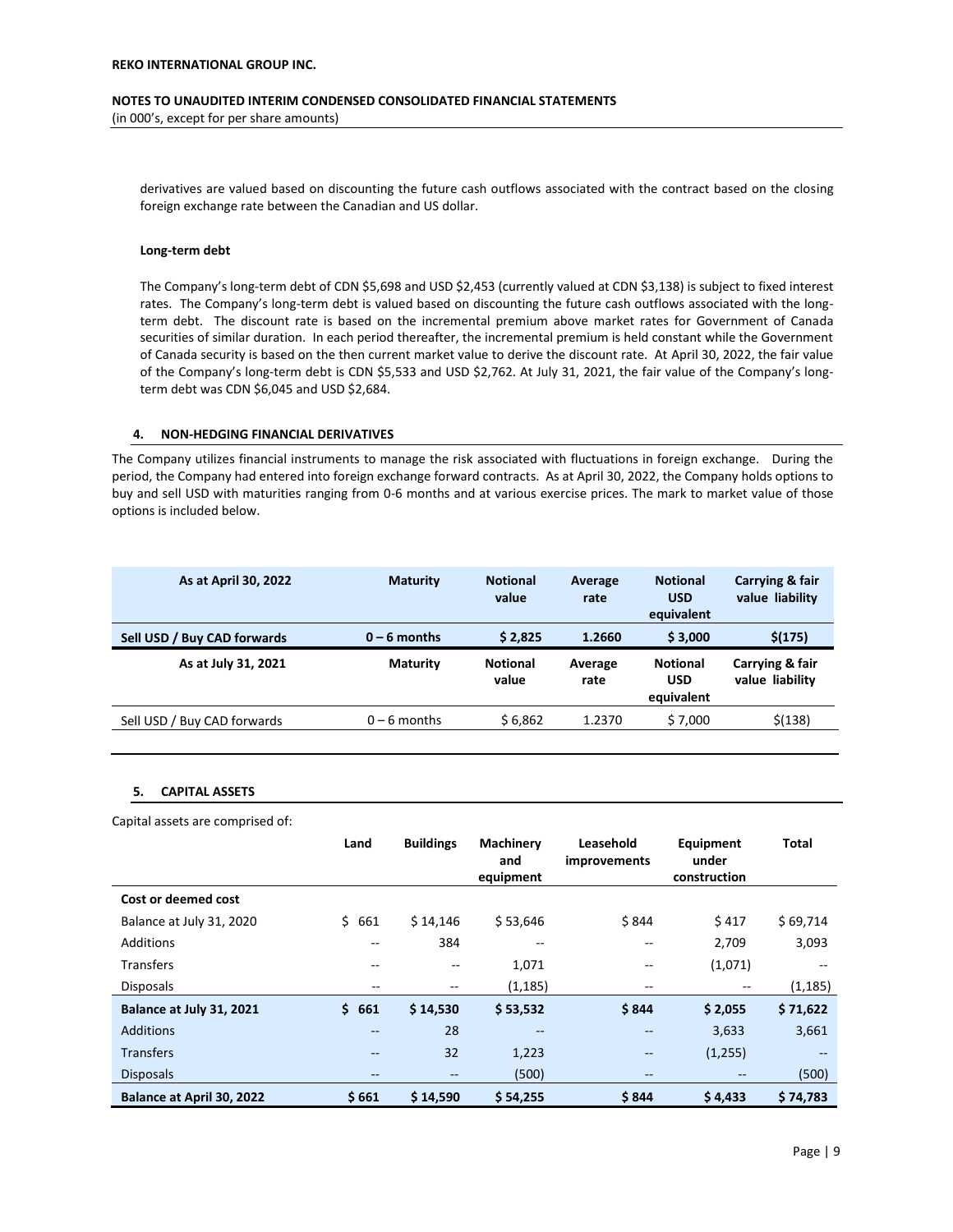(in 000's, except for per share amounts)

| .                                         | Land                                  | <b>Buildings</b> | Machinery<br>and<br>equipment | Leasehold<br>improvements | Equipment<br>under<br>construction | <b>Total</b> |
|-------------------------------------------|---------------------------------------|------------------|-------------------------------|---------------------------|------------------------------------|--------------|
| <b>Amortization and impairment losses</b> |                                       |                  |                               |                           |                                    |              |
| Balance at July 31, 2020                  | \$<br>$\sim$                          | \$5,052          | \$37,033                      | \$369                     | \$<br>$\overline{\phantom{m}}$     | \$42,454     |
| Amortization for the year                 | --                                    | 410              | 2,657                         | 53                        |                                    | 3,120        |
| <b>Disposals</b>                          | $\hspace{0.05cm}$ – $\hspace{0.05cm}$ | --               | (1,093)                       | --                        | --                                 | (1,093)      |
| Balance at July 31, 2021                  | \$<br>$\overline{\phantom{a}}$        | \$5,462          | \$38,597                      | \$422                     | Ś<br>$\qquad \qquad \cdots$        | \$44,481     |
| Amortization for the year                 | $-$                                   | 319              | 2,088                         | 33                        | --                                 | 2,440        |
| <b>Disposals</b>                          | $- -$                                 | $- -$            | (461)                         | $- -$                     | $- -$                              | (461)        |
| Balance at April 30, 2022                 | $\overline{\phantom{a}}$              | \$5,781          | \$40,224                      | \$455                     | $\overline{\phantom{a}}$           | \$46,460     |
| Carrying value                            |                                       |                  |                               |                           |                                    |              |
| Balance at July 31, 2021                  | \$661                                 | \$9,068          | \$14,935                      | \$422                     | \$2,055                            | \$27,141     |
| Balance at April 30, 2022                 | \$661                                 | \$8,809          | \$14,031                      | \$389                     | \$4,433                            | \$28,323     |

Right of use assets of \$2,917 are included in machinery and equipment above (July 31, 2021 - \$Nil).

## **6. LONG-TERM DEBT**

The long-term debt and lease liabilities are comprised of:

|                                                                                                                                                                                                                                                                                                                                                                                              | April 30,<br>2022 | <b>July 31,</b><br>2021 |
|----------------------------------------------------------------------------------------------------------------------------------------------------------------------------------------------------------------------------------------------------------------------------------------------------------------------------------------------------------------------------------------------|-------------------|-------------------------|
| Mortgage payable - 2.04% (July 31, 2021 - 2.04%), repayable \$23<br>monthly including interest, due in full April 2023, secured by certain<br>land and building and an assignment of rents on the subject property                                                                                                                                                                           | \$<br>3,289       | Ś.<br>3,399             |
| Mortgage payable $-4.31\%$ (July 31, 2021 $-4.31\%$ ), repayable \$21<br>monthly including interest, due in full August 2023, secured by<br>certain land and building and general security agreement, subject to                                                                                                                                                                             |                   |                         |
| demand provisions<br>Mortgage payable - 3.06% plus a credit spread (July 31, 2021 -<br>3.06%), which may vary over the life of facility to a maximum of 275,<br>currently at 175 for an all-in rate of 5.00%, repayable USD \$14<br>monthly plus interest, due in full August 2025, secured by certain<br>land, buildings, and a general security agreement, subject to demand<br>provisions | 2,409<br>3,138    | 2,520<br>3,197          |
| Equipment lease $-2.78%$ , repayable US \$23 monthly including<br>interest, due in full January 2027.                                                                                                                                                                                                                                                                                        | 1,565             |                         |
| Equipment lease $-3.99%$ , repayable US \$19 monthly including<br>interest, due in full April 2027.                                                                                                                                                                                                                                                                                          | 1,352             |                         |
|                                                                                                                                                                                                                                                                                                                                                                                              | 11,753            | 9,116                   |
| Deduct - unamortized finance fees                                                                                                                                                                                                                                                                                                                                                            | 21                | 36                      |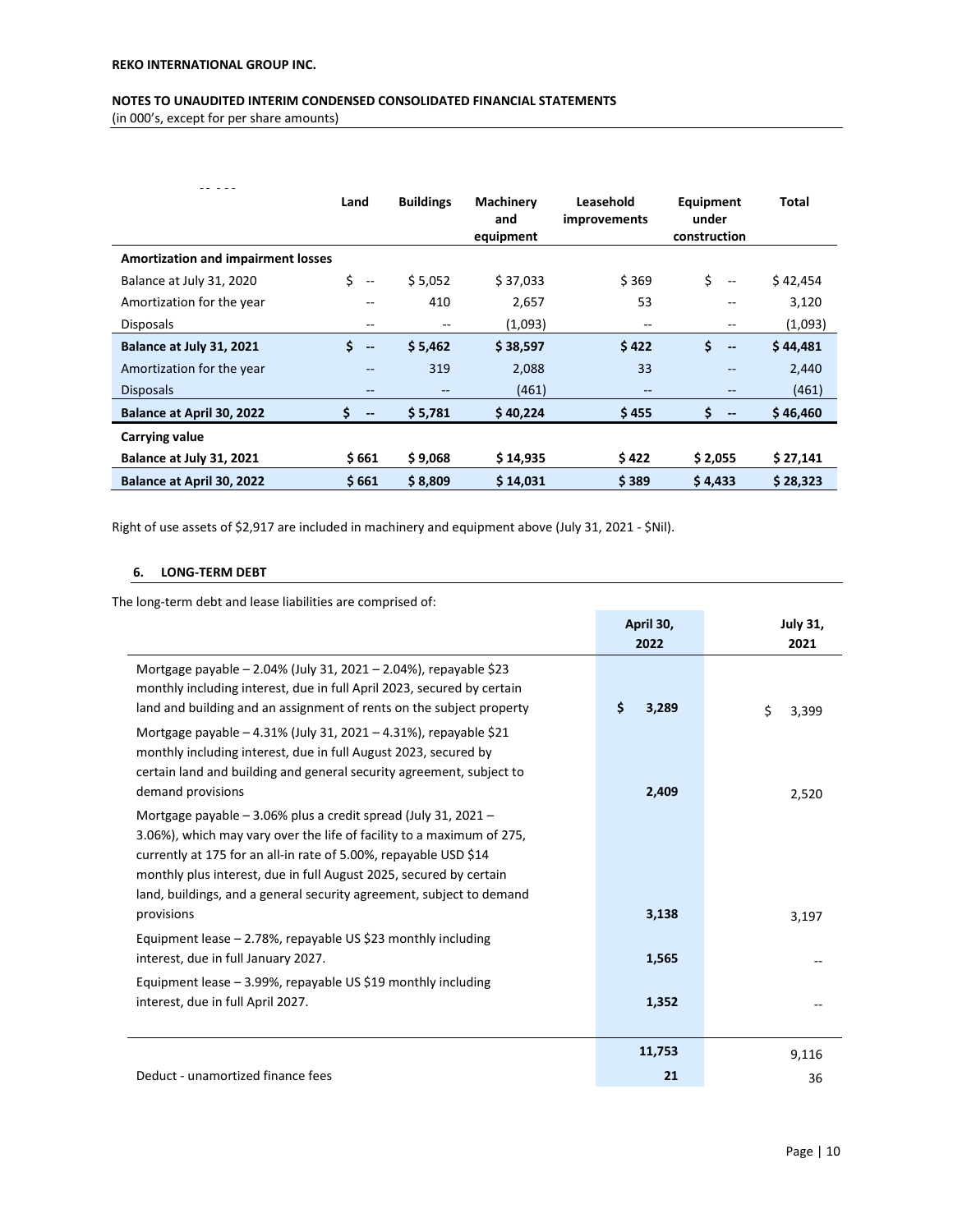(in 000's, except for per share amounts)

| - principal portion included in current liabilities | 6.256 | 5,828 |
|-----------------------------------------------------|-------|-------|
| Long-term portion                                   | 5.476 | 3.252 |

Notwithstanding the fact that certain facilities listed above are subject to demand provisions and are classified as current liabilities as a result, the Company expects to repay the principal over the entire scheduled term of the loans and these payments are outlined below. At April 30, 2022, \$1,071 is due within the next twelve months under normal repayment terms and an additional \$5,206 is not expected to be due in the next year but is subject to demand provisions.

During the period, the Company entered into a sales leaseback transaction related to its equipment lease. There was no gain or loss recorded on the transaction.

Total bank credit facilities are as follows:

| Year                         | <b>Bank Credit</b><br><b>Facilities</b> |
|------------------------------|-----------------------------------------|
| Next 12 months               | \$1,071                                 |
| 2 years                      | 6,188                                   |
| 3 years                      | 808                                     |
| 4 years                      | 3,197                                   |
| 5 years                      | 489                                     |
| Thereafter                   | $\overline{\phantom{m}}$                |
| <b>Balance of obligation</b> | \$11,753                                |

## **7. SHARE CAPITAL**

|  |  |  | Share capital is comprised of: |  |
|--|--|--|--------------------------------|--|
|--|--|--|--------------------------------|--|

|                              | Authorized | <b>Issued Shares</b><br>Amount |                                       |
|------------------------------|------------|--------------------------------|---------------------------------------|
| Class A preference shares    | Unlimited  | Nil                            | $\hspace{0.05cm}$ – $\hspace{0.05cm}$ |
| Class B preference shares    | Unlimited  | Nil                            | $-$                                   |
| Common shares – no par value | Unlimited  | 5,842,950                      | 16,623                                |

Share capital transactions during the period were as follows:

|                                           | April 30, 2022 |          | July 31, 2021 |          |
|-------------------------------------------|----------------|----------|---------------|----------|
|                                           | <b>Shares</b>  | Amount   | <b>Shares</b> | Amount   |
| Outstanding, beginning of period          | 6,003,850      | \$17.418 | 6.242.650     | \$18,210 |
| Stock options exercised during the period | 57.800         | 288      | --            | --       |
| Repurchase of shares during the period    | (218,700)      | (1,083)  | (238, 800)    | (792)    |
| Outstanding, end of period                | 5,842,950      | \$16,623 | 6,003,850     | \$17,418 |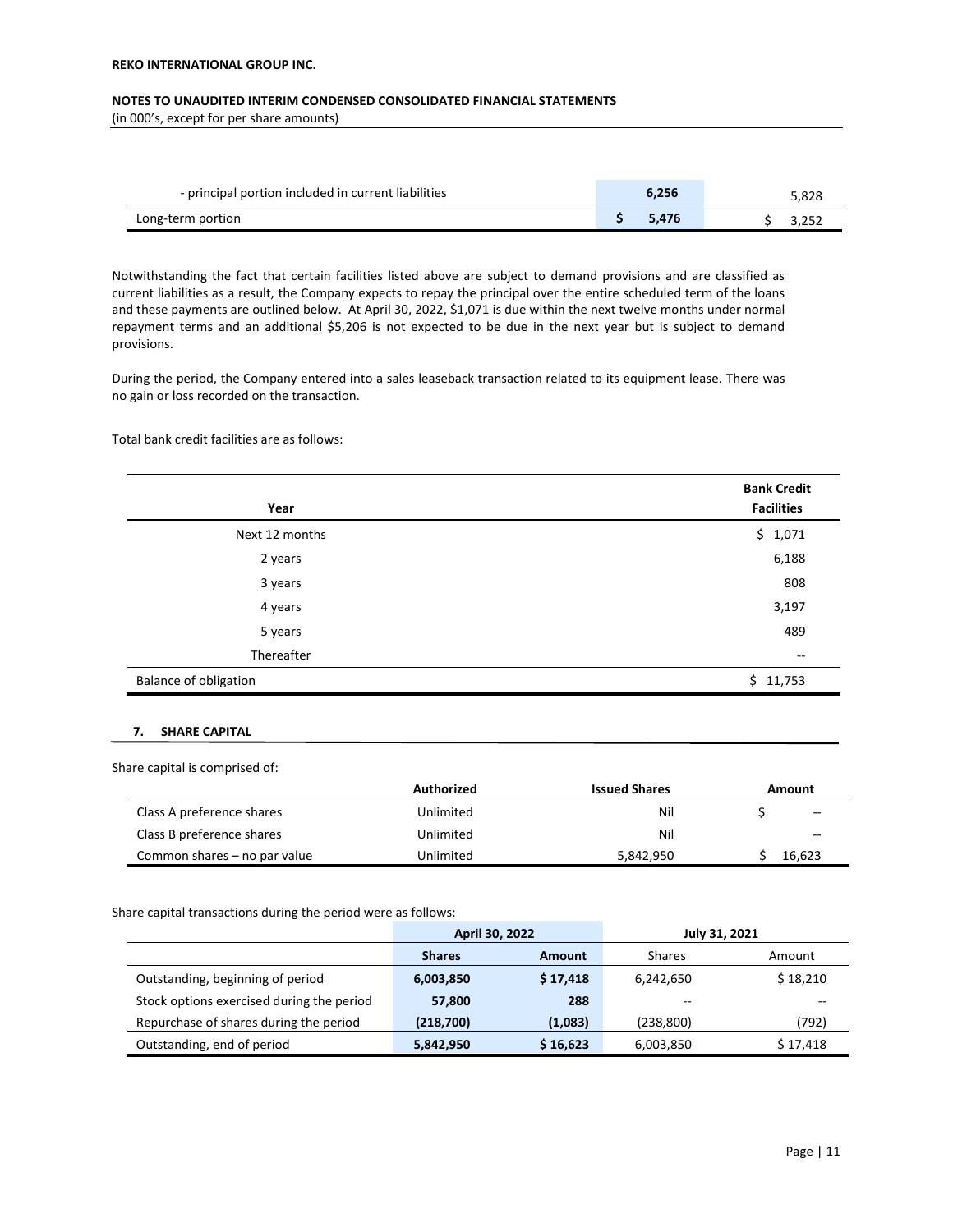(in 000's, except for per share amounts)

During the three-month period, the Company repurchased and cancelled 153,900 common shares under the normal course issuer bid for a net cost of \$769.

The following table presents the maximum number of shares that would be outstanding if all the dilutive "in the money" instruments outstanding, as at April 30, 2022 were exercised:

| Common shares outstanding at April 30, 2022 | 5,842,950 |
|---------------------------------------------|-----------|
| Stock options                               | 239.800   |
|                                             | 6,082,750 |

## **8. CONTRIBUTED SURPLUS**

Contributed surplus is comprised of:

|                                                    | April 30,<br>2022 | July 31,<br>2021 |
|----------------------------------------------------|-------------------|------------------|
| Balance, beginning of period                       | 1,944             | \$1,869          |
| Amounts in respect of exercised stock options      | (113)             | $- -$            |
| Amounts in respect of the stock-based compensation | 53                | 75               |
| Balance, end of period                             | 1.884             | 1.944            |

## **9. EARNINGS PER SHARE**

The calculation of basic earnings per share at April 30, 2022 was based on the net profit attributable to common shareholders of \$92 and a weighted average number of common shares outstanding of 5,945,550 calculated as follows:

|                                                                  | April 30,<br>2022 | April 30,<br>2021 |
|------------------------------------------------------------------|-------------------|-------------------|
| <b>Basic earnings per share:</b>                                 |                   |                   |
| Net income for the three-month period                            | \$<br>92          | Ś.<br>801         |
| Average number of common shares outstanding during the<br>period | 5,945,550         | 6,015,750         |
| Basic earnings per share                                         | \$0.02            | \$0.13            |
|                                                                  |                   |                   |
| <b>Diluted earnings per share:</b>                               |                   |                   |
| Net income for the three-month period                            | Ś.<br>92          | Ś.<br>801         |
|                                                                  |                   |                   |
| Average number of common shares outstanding during the           |                   |                   |
| period                                                           | 5,945,550         | 6,015,750         |
| 'In the money' stock options outstanding during the period       | 239,800           | 165,900           |
|                                                                  | 6,185,350         | 6,181,650         |
| Diluted earnings per share                                       | \$0.01            | \$0.13            |
|                                                                  |                   |                   |
|                                                                  | April 30,         | April 30,         |
|                                                                  | 2022              | 2021              |
| <b>Basic earnings per share:</b>                                 |                   |                   |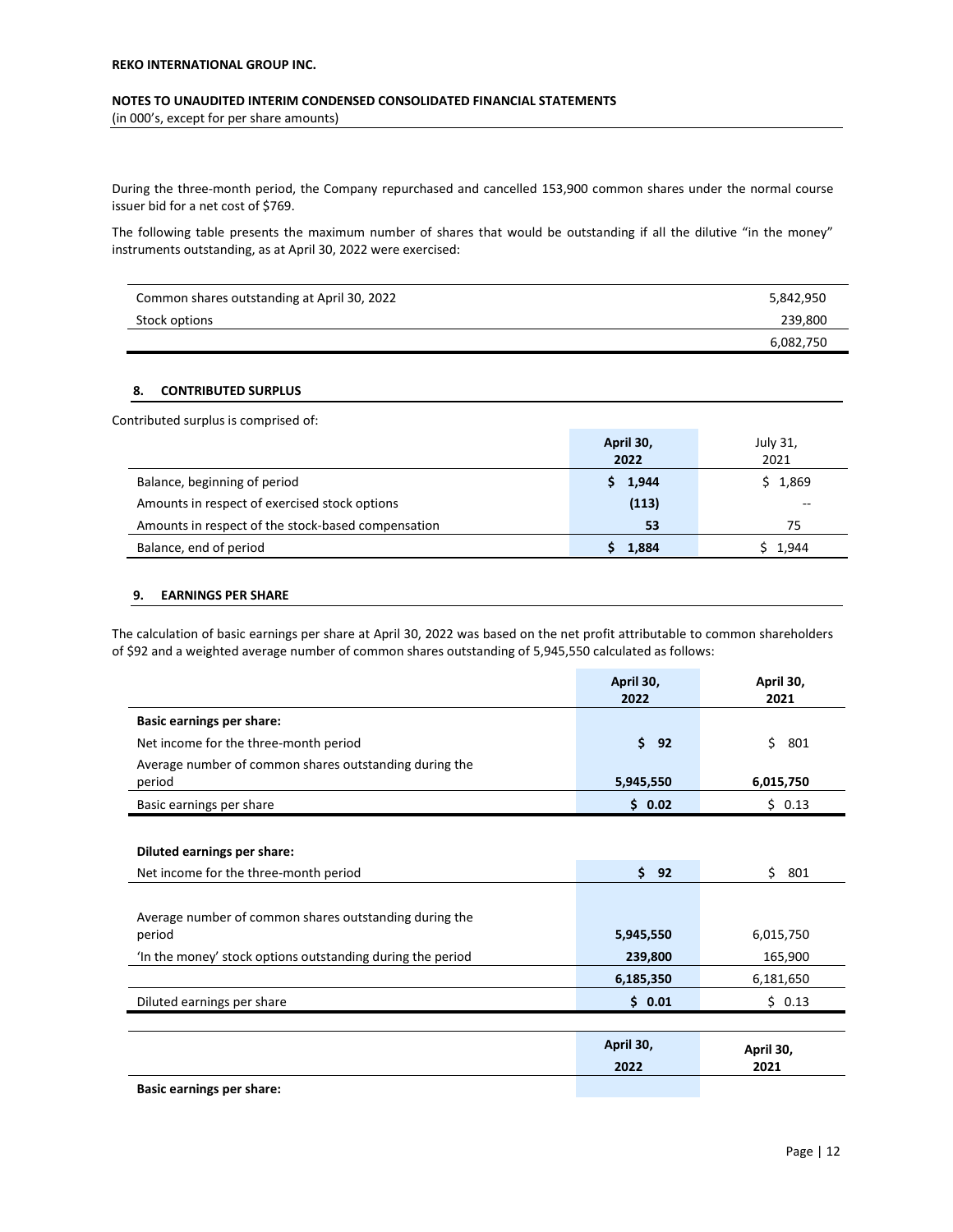(in 000's, except for per share amounts)

| Net income for the nine-month period                             | \$.<br>1,458 | Ś.<br>373  |
|------------------------------------------------------------------|--------------|------------|
| Average number of common shares outstanding during the<br>period | 5,992,506    | 6,157,439  |
| Basic earnings per share                                         | \$0.24       | 0.06<br>S. |
|                                                                  |              |            |
| Diluted earnings per share:                                      |              |            |
| Net income for the nine-month period                             | S.<br>1,458  | 373<br>S.  |
|                                                                  |              |            |
| Average number of common shares outstanding during the           |              |            |
| period                                                           | 5,992,506    | 6,157,439  |
| 'In the money' stock options outstanding during the period       | 239,800      | 165,900    |
|                                                                  | 6,232,306    | 6,323,339  |
| Diluted earnings per share                                       | 50.23        | \$0.06     |

## **10. STOCK-BASED COMPENSATION**

The Company has established a stock option plan for directors, officers, and key employees. The terms of the plan state that the aggregate number of shares, which may be issued and sold, will not exceed 10% of the issued and outstanding common shares of the Company on a non-diluted basis. The issue price of the shares shall be determined at the time of grant based on the closing market price of the shares on the specified date of issue. Options shall be granted for a period of five years. At the directors' discretion, the vesting progression is 30% in the year of grant, 30% in the second year after grant and 40% in the third year after the grant. Options given to outside directors vest immediately and can be exercised immediately.

## As at April 30, 2022, the following options were outstanding:

| <b>Number of Options</b> | <b>Exercise price</b> | <b>Expiry</b> |
|--------------------------|-----------------------|---------------|
| 80,000                   | 3.90<br>S.            | 2022          |
| 76,300                   | 2.90                  | 2024          |
| 10,000                   | 3.50                  | 2025          |
| 114,500                  | 2.80                  | 2026          |
| 10,000                   | 4.59                  | 2027          |
| 20,000                   | 4.90                  | 2027          |

The weighted average of the options is as follows:

|                                            | April 30, 2022                     |                                              | April 30, 2021              |                                                 |
|--------------------------------------------|------------------------------------|----------------------------------------------|-----------------------------|-------------------------------------------------|
|                                            | <b>Number of</b><br><b>Options</b> | Weighted<br>Average<br><b>Exercise Price</b> | Number of<br><b>Options</b> | Weighted<br>Average<br><b>Exercise</b><br>Price |
| Outstanding at the beginning of the period | 342,900                            | 3.14                                         | 202,900                     | \$3.37                                          |
| Expired during the period                  | (1,800)                            | \$.<br>2.90                                  | --                          | --                                              |
| Issued during the period                   | 30,000                             | \$<br>4.80                                   | 140,000                     | \$2.80                                          |
| Exercised during the period                | (57, 800)                          | \$<br>3.03                                   | --                          | --                                              |
| Cancelled during the period                | (2,500)                            | 2.90<br>S                                    | --                          | --                                              |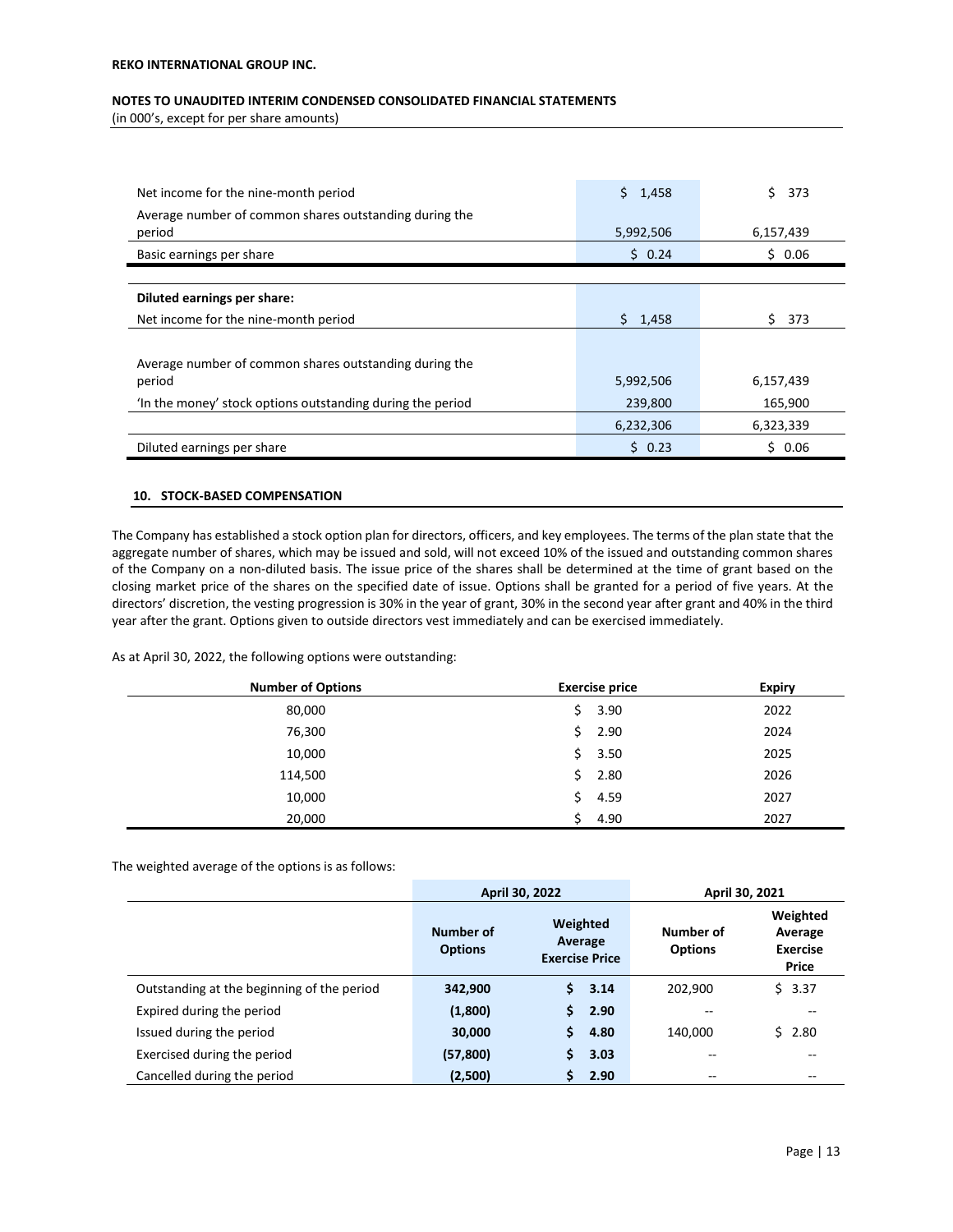(in 000's, except for per share amounts)

| Outstanding at the end of the period | 310.800 | 3.32 | 342.900 |      |
|--------------------------------------|---------|------|---------|------|
| Exercisable at the end of the period | 239.800 | 3.25 | 165.900 | 2.86 |

The description of the method and significant assumptions used during the year to estimate the fair values of options, including the weighted average information, is as follows:

|                                                                                              | April 30,<br>2022 | April 30,<br>2021 |
|----------------------------------------------------------------------------------------------|-------------------|-------------------|
| Expected life                                                                                | 5 years           | 5 years           |
| <b>Expected dividends</b>                                                                    | <b>Nil</b>        | Nil               |
| Expected volatility – based on a 60-month historical average                                 | 32.47%            | 38.08%            |
| Risk free rate of return                                                                     | 0.93%             | 0.4%              |
| Expected forfeiture rate                                                                     | 100.0%            | 100.0%            |
| Total compensation cost recognized in income for stock-based employee<br>compensation awards | 54                | 58                |

## **11. RELATED PARTY TRANSACTIONS**

## *Transactions with key management personnel*

In addition to their salaries, the Company also provides non-cash benefits to its executive officers and contributes to a postemployment defined contribution benefit plan on their behalf. In accordance with the terms of the plan, executive officers are entitled to receive up to a maximum of 2.5% of base salary. Company contributions under the plan will match 100% of the employee contributions. During the period, the Company expensed contributions of \$198 to the defined contribution plan in Canada for all employees, including key management personnel. The above contribution plans are identical to the contribution plans provided to all Canadian employees of the Company of key management personnel.

Executive officers are also eligible, as are all employees, to participate in the Company's share option programme.

Key management personnel compensation comprised:

|                                | April 30, 2022 | April 30, 2021 |
|--------------------------------|----------------|----------------|
| Salaries and cash bonuses      | 558            | 468            |
| Short-term employment benefits | 22             | 19             |
| Post-employment benefits       | 21             | b              |
|                                | 414            | 493            |

#### *Key management personnel and director transactions*

Directors of the Company control 4.5% of the voting shares of the Company. Relatives of a director own, directly or indirectly, 66.29% of the voting shares of the Company.

## **12. GOVERNMENT GRANT**

#### *Canada Emergency Wage Subsidy*

In March 2020, the Government of Canada announced the introduction of the Canada Emergency Wage Subsidy (CEWS) to support employers that are hardest hit by the pandemic and protect the jobs Canadians depend on. The CEWS program provides a wage subsidy on eligible remuneration, subject to limits per employee, and based on demonstrated revenue declines as a result of COVID-19.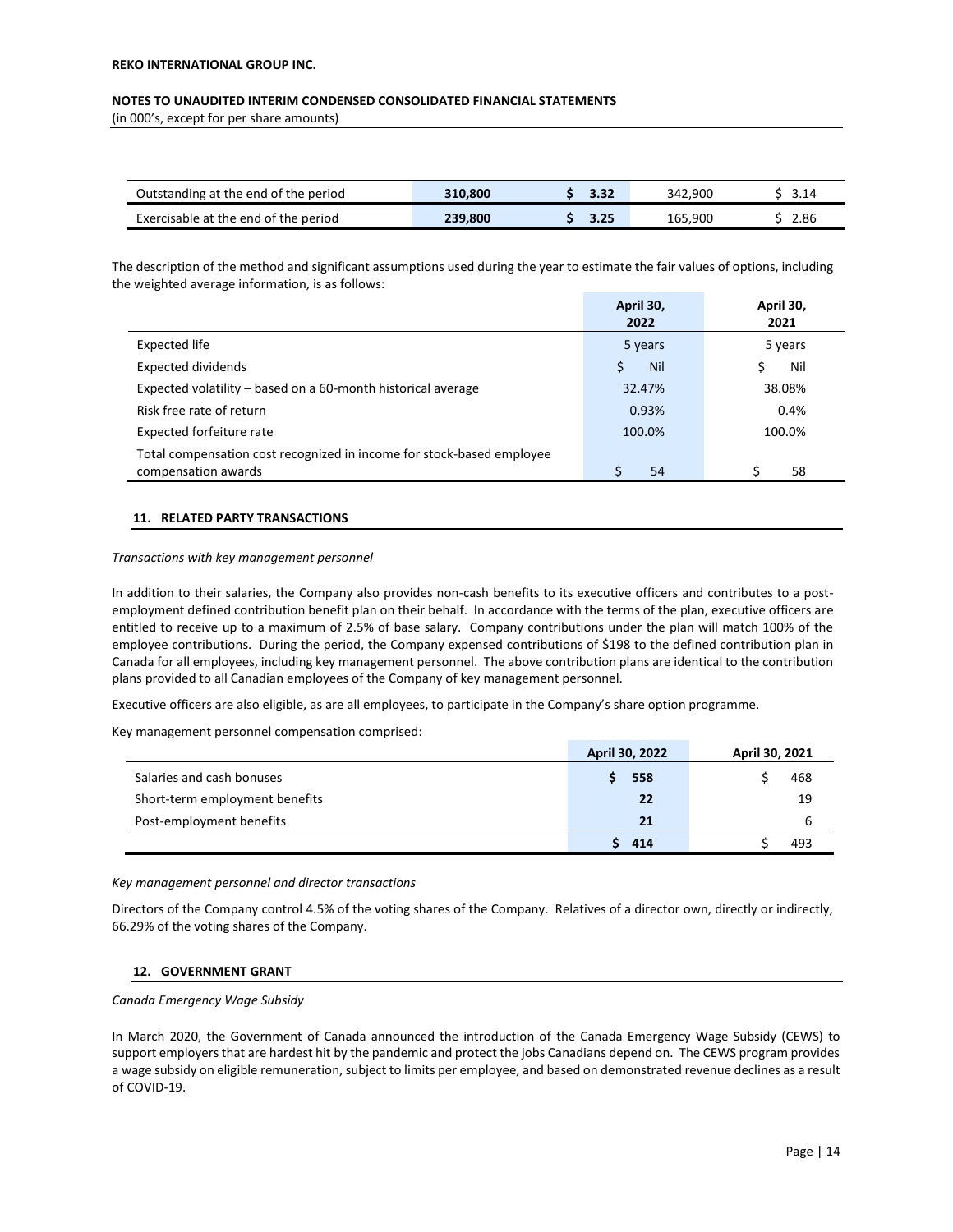(in 000's, except for per share amounts)

The Company reviews its eligibility under the CEWS program monthly and applies for assistance when it determines that it would be eligible. The Company recognizes the CEWS amount as other income in the financial statements. During the fiscal year, the Company received \$88 of funding under the CEWS program. At April 30, 2022, the Company did not have additional accruals for the CEWS program.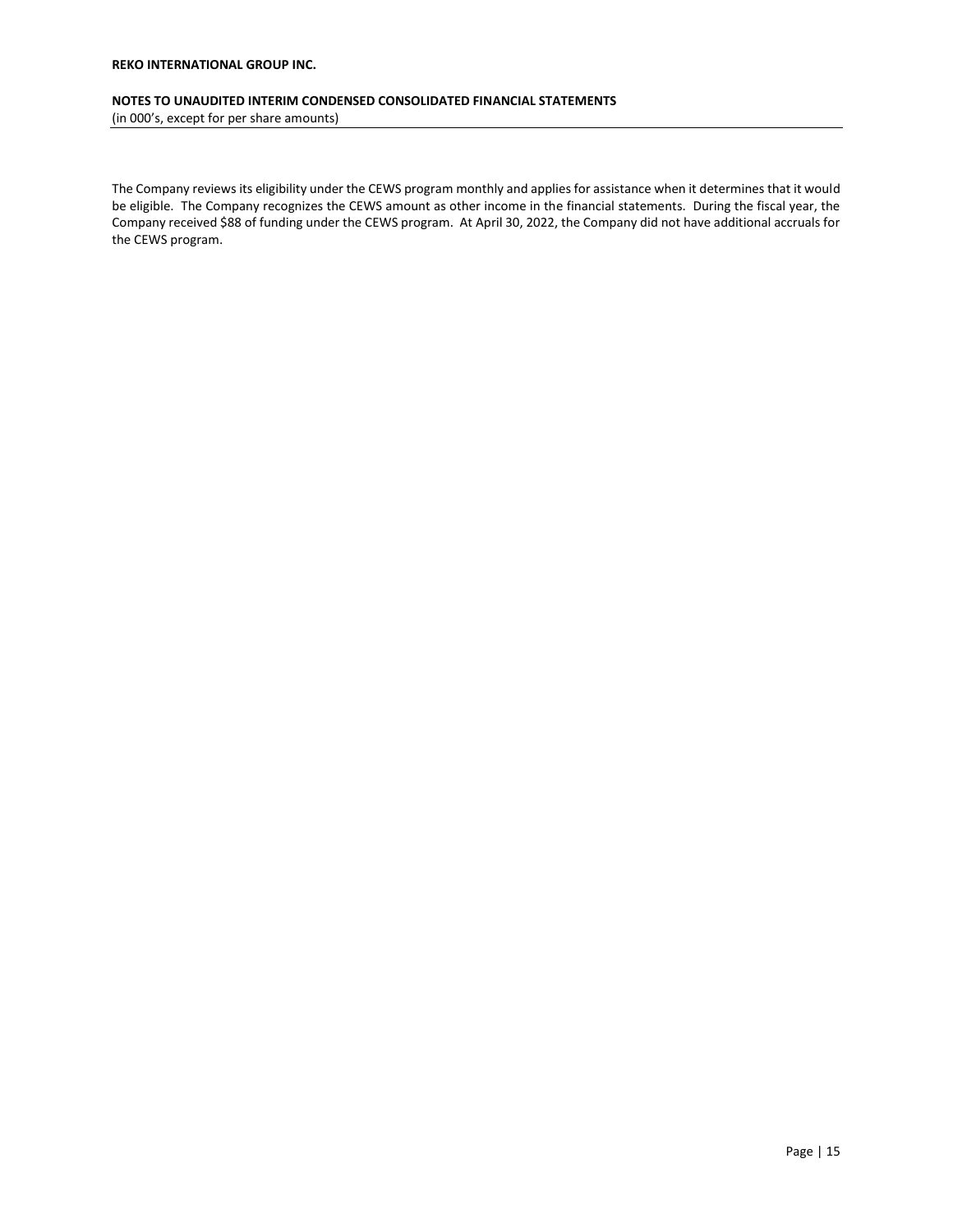#### **MANAGEMENT'S DISCUSSION AND ANALYSIS**

*The following is management's discussion and analysis of operations and financial position ("MD&A") and should be read in conjunction with the unaudited interim condensed consolidated financial statements for the period ended April 30, 2022 and the audited consolidated financial statements and MD&A for the year ended July 31, 2021 included in our 2021 Annual Report to Shareholders. The unaudited interim condensed consolidated financial statements for the period ended April 30, 2022 have been prepared in accordance with International Financial Reporting Standards ("IFRS"). When we use the terms "we", "us", "our", "Reko", or "Company", we are referring to Reko International Group Inc. and its subsidiaries.*

*This MD&A contains forward-looking information and forward-looking statements within the meaning of applicable securities laws. We use words such as "anticipate", "plan", "may", "will", "should", expect", "believe", "estimate" and similar expressions to identify forward-looking information and statements. Such forward-looking information and statements are based on assumptions and analyses made by us in light of our experience and our perception of historical trends, current conditions and expected future developments, as well as other factors we believe to be relevant and appropriate in the circumstances. Readers are cautioned not to place undue reliance on forward-looking information and statements, as there can be no assurance that the assumptions, plans, intentions, or expectations upon which such statements are based will occur. Forwardlooking information and statements are subject to known and unknown risks, uncertainties, assumptions, and other factors which may cause actual results, performance, or achievements to be materially different from any future results, performance or achievements expressed, implied, or anticipated by such information and statements. These risks are described in the Company's MD&A and, from time to time, in other reports and filings made by the Company with securities regulators.*

*While the Company believes that the expectations expressed by such forward-looking information and statements are reasonable, there can be no assurance that such expectations and assumptions will prove to be correct. In evaluating forward-looking information and statements, readers should carefully consider the various factors, which could cause actual results or events to differ materially from those, indicated in the forward*looking information and statements. Readers are cautioned that the foregoing list of important factors is not exhaustive. Furthermore, the *Company disclaims any obligations to update publicly or otherwise revise any such factors of any of the forward-looking information or statements contained herein to reflect subsequent information, events or developments, changes in risk factors or otherwise.*

*This MD&A has been prepared by reference to the MD&A disclosure requirements established under National Instrument 51-102 "Continuous Disclosure Obligations" ("NI 51-102") of the Canadian Securities Administrators. Additional information regarding Reko International Group Inc. is available on our website a[t www.rekointl.com](http://www.rekointl.com/) or through the SEDAR website a[t www.sedar.com.](http://www.sedar.com/)*

In this MD&A, reference is made to earned revenue, which is not a measure of financial performance under IFRS. The Company calculates earned *revenue as sales less materials, sub-contracting, and inventory adjustments. The Company included information concerning this measure because it is used by management as measure of performance, and management believes it is used by certain investors and analysts as a measure of the Company's financial performance. This measure is not necessarily comparable to similarly titled measures used by other companies.*

*All amounts in this MD&A are expressed in 000's of Canadian dollars, except per share amounts and where otherwise indicated.*

*This MD&A is current to June 9, 2022.* 

## **OVERVIEW**

Reko International Group Inc. is a diversified, technology-driven manufacturing organization. Our touchstone philosophy is "Strengthening Communities by Advancing Manufacturing" which epitomizes our commitment to using our distinctive blend of technology and skills to improve the lives of our team members, our customers, our shareholders, as well as our local and global communities.

Reko designs and manufactures a variety of engineered products and services for original equipment manufacturers ("OEMs") and their Tier suppliers. These products include design and construction of unique specialty machines and lean cell factory automation solutions and robotics; high precision, custom machining of very large critical components and assemblies; and plastic injection and low compression acoustic molds. While many of our customers are in the automotive market, the Company has diversified beyond automotive into a number of sectors.

For the transportation and oil and gas industries, the Company machines customer supplied metal castings to customer indicated specifications. For the automotive industry, the Company conceptualizes, designs, and builds innovative solutions to manufacturing challenges, including specialty machines for gas tank assembly lines; unique material handling applications; work cell solutions as well as compression molds and plastic injection molds. Across our target industries, Reko is known for outstanding quality and customer focus and for an unwavering commitment to exceeding customer expectations and deliverables while striving for constant improvement across all our chosen metrics.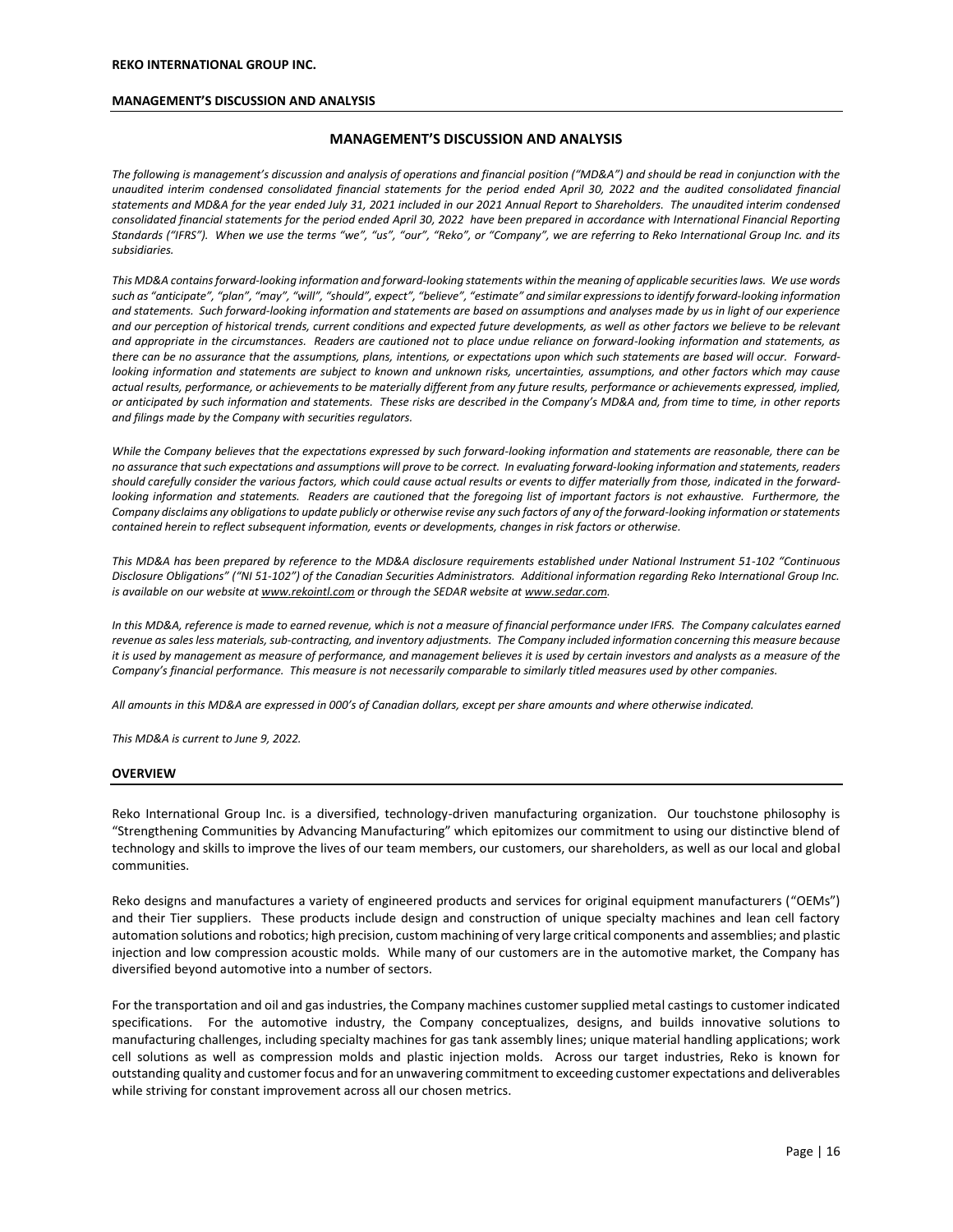Our design and manufacturing operations are carried on in three manufacturing plants located on adjacent parcels of land in Lakeshore, Ontario – a suburb of the City of Windsor in Southwestern Ontario.

#### **RECONCILIATION OF NON-IFRS MEASURES**

The reconciliation of earned revenue to sales is provided in the following table:

|                       |                                  | Three months ended | Nine months ended |                |  |
|-----------------------|----------------------------------|--------------------|-------------------|----------------|--|
|                       | April 30, 2022<br>April 30, 2021 |                    | April 30, 2022    | April 30, 2021 |  |
|                       |                                  |                    |                   |                |  |
| Sales                 | 13,357<br>S.                     | \$12,413           | 38,882            | 30,239         |  |
| Less: Materials       | 3,959                            | 4,438              | 12,086            | 9,849          |  |
| Sub-contracting       | 1,053                            | 434                | 3,680             | 1,455          |  |
| Inventory adjustments | 361                              | 3                  | 310               | 508            |  |
|                       | 7,984                            | 7,538              | 22,806            | 18,427         |  |

#### **RESULTS OF OPERATIONS**

#### *Sales*

Sales for the three months ended April 30, 2022 increased \$944, or 7.6%, to \$13,357, compared to \$12,413 in the same period in the prior year. Sales for the nine months ended April 30, 2022 increased \$8,643, or 28.6%, to \$38,882, compared to \$30,239 in the same period in the prior year. Sales volumes continue to climb and we are experiencing a solid flow of work in most of the divisions.

#### Earned revenue

Earned revenue is a non-IFRS measure. The Company's explanation of how it measures earned revenue is located in the previous section. Earned revenue effectively measures that portion of our total revenue available to the Company to pay its workers, pay for its fixed and operating costs and earn a profit. The Company believes that earned revenue is a more effective measurement of how the Company is performing.

For the three months ended April 30, 2022, earned revenue increased by 5.9%, to \$7,984 compared to \$7,538 in the same period in the prior year. For the nine months ended April 30, 2022, earned revenue increased by 23.8%, to \$22,806 compared to \$18,427 in the same period in the prior year. Overall, earned revenue for the nine months was 58.7% of sales, compared to 60.9% of sales for the first nine months of the prior year.

#### Gross profit

The gross profit for the three months ended April 30, 2022 totaled \$1,951, compared to \$2,377 in the same period in the prior year. Gross profit as a percentage of sales of 14.6% for the three months was a decline compared to 19.1% during the same period in the prior year. The gross profit for the nine months ended April 30, 2022 totaled \$6,010, compared to \$3,793 in the same period in the prior year. Due to contracted pricing negotiated prior to recent inflationary cost increases, Reko's profit margin was negatively affected on programs already underway.

#### Selling, general and administration

Selling, general and administrative expenses ("SG&A") for the three months ended April 30, 2022 totaled \$1,998 compared to \$1,134 for the same period in fiscal 2021. SG&A expenses for the nine months of the year totaled \$4,513, compared to \$4,176 in the prior year. Near the end of the quarter, the company made a decision to move from designing and building tooling to a more concentrated effort on machining. This decision resulted in some permanent layoffs; the cost for these layoffs was accrued for at the end of the third quarter. An increase in wage costs contributed to the remainder of the overall increase.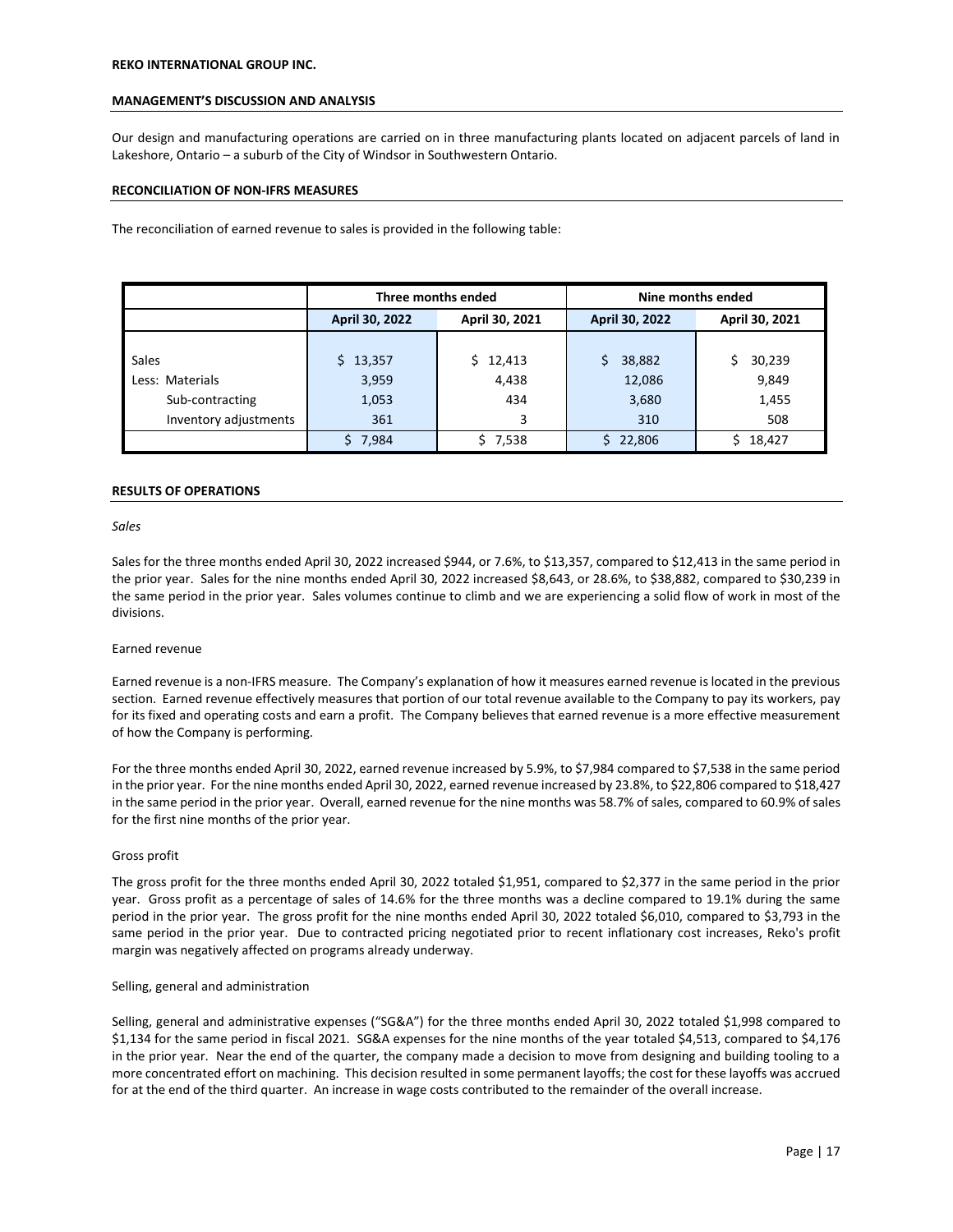#### *Earnings overview*

The net income for the three months ended April 30, 2022 was \$92, or \$0.02 per share, compared to \$801, or \$0.13 per share, in the same period of the prior year. Year to date net income totalled \$1,458, or \$0.25 per share, compared to a net income of \$373, or \$0.06 per share, during the same nine months of the prior year.

## **LIQUIDITY AND CAPITAL RESOURCES**

Cash flow used by operations for the period was \$779 as compared to cash flow provided by operations of \$3,911 in the same period of the previous year. The decrease in cash flow provided by operations is primarily a result of decrease in net change of non-cash working capital, driven by an increase in receivables.

## *Financial covenants*

The Company continues to meet its financial covenants, including the third quarter of fiscal 2022.

The Company believes it has sufficient operating room with respect to its financial covenants for the next fiscal year and does not anticipate being in breach of any of its financial covenants during this period.

#### *Capital assets and investment spending*

For the nine months ended April 30, 2022, the Company invested \$3,661 in capital assets.

## *Cash resources/working capital requirements*

As at April 30, 2022, Reko had cash on hand of \$6,759, compared to \$6,209 at July 31, 2021, and compared to \$6,028 at April 30, 2021.

At April 30, 2022 the Company did not have any outstanding bank indebtedness.

Reko has a \$20,000 revolver available. At April 30, 2022, the Company's available operating lines of credit of \$20,000 was fully available based on lender defined margining capabilities.

#### *Contractual obligations and off-balance sheet financing*

|                                                    | Payments due by period |             |               |               |         |
|----------------------------------------------------|------------------------|-------------|---------------|---------------|---------|
|                                                    |                        | Less than 1 |               |               | After 5 |
| <b>Contractual obligations</b>                     | <b>Total</b>           | year        | $1 - 3$ years | $4 - 5$ years | vears   |
| Long-term debt<br>Long-term debt subject to demand | 3,290<br>\$            | 5.152       | \$3,138       | $- -$         | --      |
| provisions *                                       | 5,547<br>Ś.            | $5\,341$    | \$2,645       | \$2,561       | --      |
| Lease liabilities                                  | 2,934                  | 590<br>S.   | \$1,217       | \$1,127       | --      |
|                                                    |                        |             |               |               |         |
| <b>Total contractual obligations</b>               | \$11,771               | 1,083       | 7,000<br>s    | 3,688         | --      |

Except as disclosed elsewhere in this MD&A, there have been no material changes with respect to the contractual obligations of the Company during the year.

Amounts denoted by an asterisk (\*) are subject to demand provisions in that the lender is contractually entitled to require payment of the outstanding balance "on demand". The Company is in receipt of correspondence from the lender indicating that there is no expectation that the balances will be called within the next twelve months and it is anticipated that principal and interest payments on these facilities will be made as scheduled throughout the term of the loans. These scheduled payments are reflected in the table above.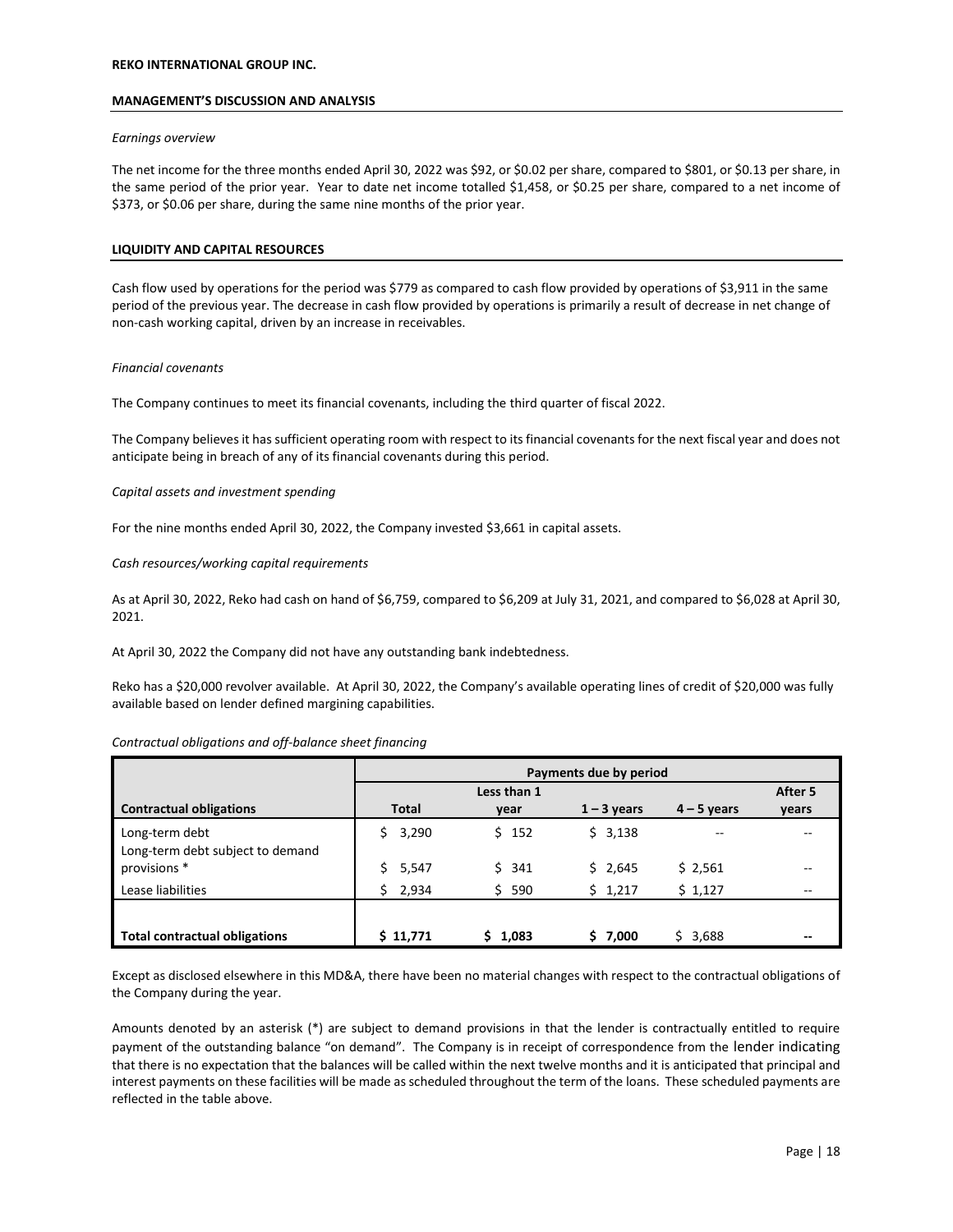Reko does not maintain any off-balance sheet financing.

#### *Share capital*

The Company had 5,842,950 common shares outstanding at April 30, 2022.

#### *Outstanding share data*

| <b>Designation of security</b>          | <b>Number outstanding</b> | Maximum number issuable<br>if convertible, exercisable or<br>exchangeable for common<br>shares |
|-----------------------------------------|---------------------------|------------------------------------------------------------------------------------------------|
| <b>Common Shares</b>                    | 5,842,950                 |                                                                                                |
| Stock options issued                    | 310,800                   |                                                                                                |
| Stock options exercisable               | 239.800                   |                                                                                                |
| Total (maximum) number of common shares |                           | 6,153,750                                                                                      |

## **INDUSTRY TRENDS AND RISKS**

While the Company has increased the level of diversification across industries, sales volumes still have a significant dependence upon the levels of new model releases for vehicles by OEMs and on the construction, expansion or retooling of production facilities and our ability to secure tooling and automation programs as a result of these activities through their Tier suppliers. New model releases and production expansion/retooling in the automotive sector can be impacted by many factors, including general economic and political conditions, interest rates, energy and fuel prices, labour relations' issues, regulatory requirements, infrastructure, legislative changes, environmental emissions, safety considerations and changing technologies. The Company's sales levels are also impacted by demand levels in the transportation and oil and gas sectors. Demand in these areas can be affected by many factors, including general economic and political conditions, interest rates, energy and fuel prices, regulatory requirements, transportation infrastructure and safety issues.

The economic, industry and risk factors discussed in our Annual Report, each in respect of the year ended July 31, 2021, remain substantially unchanged in respect of the nine months ended April 30, 2022, however, the most significant of these are repeated below, with the most notable and significant impact related to the COVID-19 global pandemic.

#### *Current outsourcing and in-sourcing trends*

During periods of weakened demand, our customers traditionally revisit outsourcing decisions as a method of maintaining their employment levels. Then, during periods of strong demand, they return to previous levels of outsourcing. As a result of this and other factors, our demand levels will swing with general economic activity related to the industries we serve. Depending on how the current economic climate impacts particular customers, Reko may experience reductions in outsourced work orders.

## *A shift away from technologies in which the Company is investing*

Like our OEM and Tier 1 and 2 customers, we continue to invest in technologies and innovations, which the Company believes are critical to long-term growth. Our ability to anticipate changes in technology and to successfully develop and introduce new and enhanced products on a timely basis using such technologies will be a significant factor in our ability to remain competitive. Current technological shifts in the industry would include the application of the Internet of Things, integration of additive manufacturing capabilities into our processes and the transition to electric and autonomous vehicles. If there is a movement away from the use of specific technologies that the Company is focused on developing or someone applies these technologies more quickly or effectively, our costs may not be fully recovered. In addition, if other technologies in which our investment is not as great, or our expertise is not as fully developed emerge as the industry-leading technologies, we may be placed at a competitive disadvantage, which could have a material adverse effect on our profitability and financial condition. Management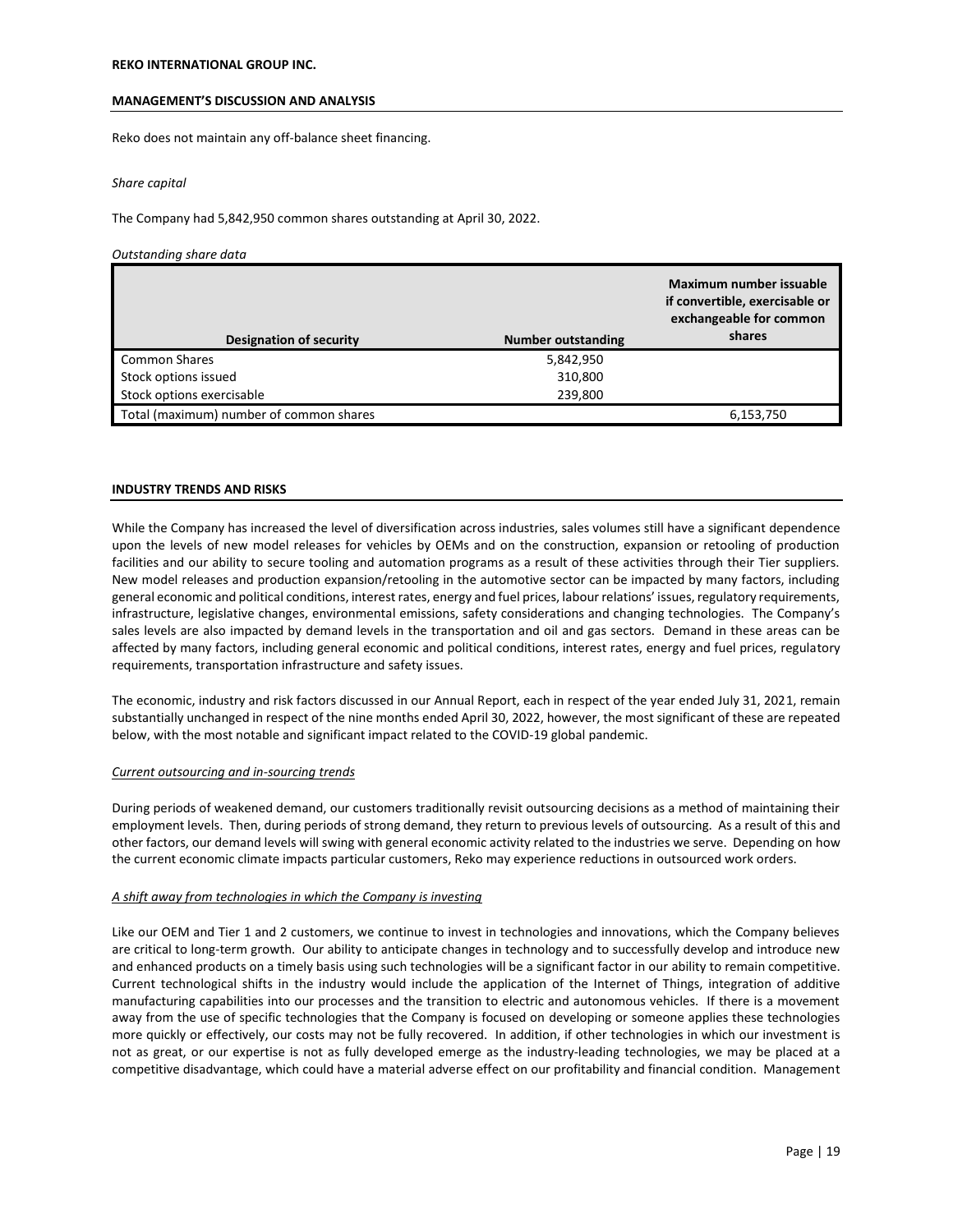continually monitors the emergence of new technologies and updates our investments in these emerging technologies accordingly.

## *Diversification of our sales*

Although we supply factory automation, molds, gauges, and fixtures to all the leading automobile manufacturers, a good portion of our sales are still to the Detroit 3. While we have diversified our customer base in recent years, and continue to attempt to further diversify, we may experience varying degrees of success. Inability to successfully grow our sales to non-traditional customers could have an adverse effect on our profitability and financial condition.

#### *Challenges successfully competing against suppliers with operations in developing markets*

Many of our customers have sought, and will likely continue to seek, to take advantage of lower operating costs in Mexico, China, India, Southeast Asia, and other developing markets. We continue to investigate opportunities to expand our manufacturing sources, with a view to taking advantage of these lower cost countries. However, we cannot guarantee that we will be able to fully realize such opportunities. The inability to quickly adjust our manufacturing sources to take advantage of opportunities in these markets could harm our ability to compete with our suppliers operating in or from such markets, which could have an adverse effect on our profitability and financial condition.

#### *Continued support of our lenders*

The Company operates in a capital-intensive business, has significant financing requirements placed on it by its customers, and our financial resources are, in many cases, less than the financial resources of our customer base. There can be no assurance that if and when the Company seeks additional equity or debt financing, it will be able to obtain the additional financial resources required to successfully compete in its markets on favourable commercial terms (or to obtain these resources at all). However, the Company maintains a strong relationship with a number of key lenders and keeps them apprised of, not only financial results, but also future plans and challenges. In the event that debt financing was not available at some future date, additional equity financings may result in dilution to existing shareholders.

#### *Significant long-term fluctuations in relative currency values*

Although, our financial results are reported in Canadian dollars, significant portions of our sales are realized in U.S. dollars. Movements in the U.S. dollar against the Canadian dollar affect our profitability. As a result of the purchase of appropriate amounts of forward exchange contracts, foreign currency transactions are not fully impacted by movements in exchange rates. Due to this program, our accounting risk (i.e., the risk associated with our foreign exchange balances on our balance sheet at any point in time) is reduced. This program does not necessarily reduce our economic risk (i.e., the risk associated with all our foreign exchange balances and potential balances regardless of whether those balances and potential balances are on our balance sheet at any one particular time). Despite these measures, significant long-term fluctuations in relative currency values could have an adverse effect on our profitability and financial condition and any sustained change could adversely impact our competitiveness.

#### *COVID-19 Pandemic*

In March 2020, the World Health Organization declared the coronavirus (COVID-19) a global pandemic. This outbreak, which has spread globally, have adversely affected workforces, economies, and financial markets globally. While the recent events are potentially leading to an economic downturn, governments and central banks have implemented significant monetary and fiscal interventions designed to stabilize the economic conditions.

COVID-19 has resulted in wide-spread and extended shutdowns of businesses throughout the world. Such disruptions have included temporary closures of third-party supplier facilities, restrictions on the export or shipment of product, or unavailability of key components sourced from affected manufacturers or suppliers. The outbreak has also impacted customer demand, either temporarily or permanently. While the effects of the pandemic did have a negative impact on the Company's financial results, the Company cannot determine the ultimate financial impacts at this time. The extent to which COVID-19 may impact the Company's business activities will depend on future developments, and in particular, the duration of the outbreak, including the impact of the variants of the virus, travel restrictions, business disruptions and the effectiveness of actions taken in Canada and other countries to contain and treat the disease, as well as the success of the global vaccination efforts.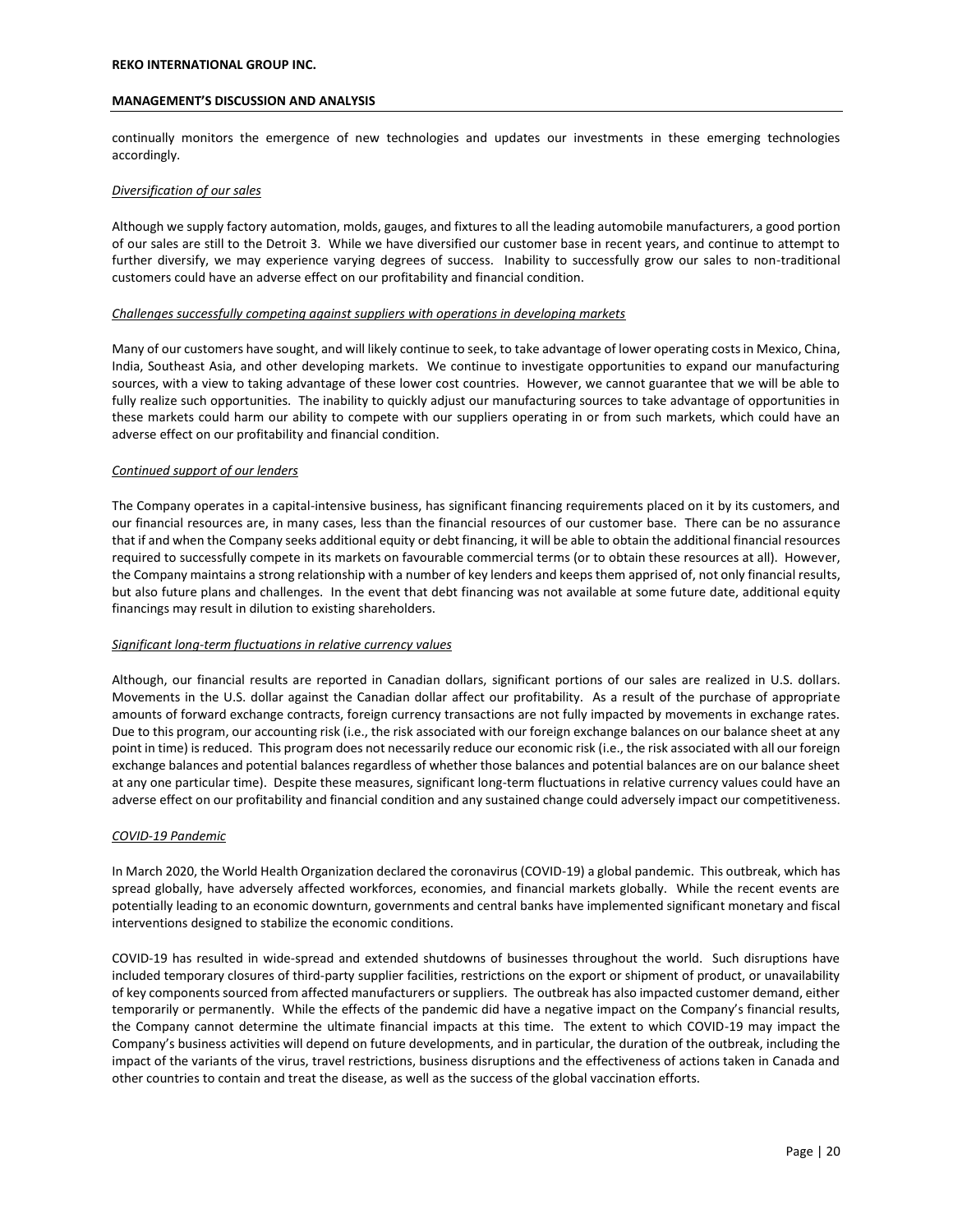On March 23, 2020, the Government of Ontario announced that certain manufacturers and their suppliers were deemed essential businesses due to their importance to the Ontario economy. As Reko has maintained full operations during this unprecedented time, the Company implemented several measures aimed at protecting the health and safety of our employees, and customers, and limiting the exposure and spread of the virus. The Company will continue to evaluate all developments and make any necessary modifications and enhancements to our COVID-19 response. We continuously monitor the updates provided by public health authorities and by all levels of government and will modify our response as new information is provided. Our efforts with respect to this pandemic are ongoing and include our top executive and operational management team continually monitoring changes in best practices and regulations, and their impact on the safety of our employees, our operations and our customers and suppliers. While it is unclear how long the economic recovery from COVID-19 will take, we are committed as a Company to make every effort to succeed.

In March 2020, the Government of Canada announced the introduction of the Canada Emergency Wage Subsidy (CEWS) to support employers that are hardest hit by the pandemic and protect the jobs Canadians depend on. The CEWS program provides a subsidy to qualifying employers on eligible remuneration, subject to limits per employee, and based on demonstrated revenue declines as a result of COVID-19.

The Company reviews its eligibility under the CEWS program monthly and applies for assistance when it determines that it would be eligible. Details are noted in Note 12 of the Company's financial statements.

## **FOREIGN EXCHANGE AND OTHER FINANCIAL INSTRUMENTS**

Reko is exposed to the impacts of changes in the foreign exchange rate between Canadian and United States ("U.S.") dollars. More specifically, approximately 85% of the Company's sales and 20% of its costs are incurred in U.S. dollars. In addition, the Company maintains certain working capital balances in U.S. funds.

To minimize our exposure to the impacts of changes in the foreign exchange rate, the Company maintains a forward foreign exchange contract purchasing programme ("FFEC Programme"). Reko's Programme is based on maintaining our approximate net exposure to the U.S. dollar (total U.S. exposure less forward foreign exchange contracts) between positive and negative \$5,000. This Programme is designed to minimize the Company's exposure to foreign exchange risks over the mid-term. During periods of rapid fluctuation in the foreign exchange rate between the Canadian dollar and the U.S. dollar, regardless of our net exposure to the U.S. dollar, the Company can generate significant gains or losses, which may materially impact financial results. These significant gains or losses are entirely related to mark-to-market accounting rules and represent the product of our net exposure to the U.S. dollar and the change during any given month of the value of the U.S. dollar in relation to the Canadian dollar.

| <b>Fiscal Period</b> | Total U.S. exposure before<br>hedging programme | Forward foreign exchange<br>contracts booked | Net exposure to the U.S.<br>dollar |
|----------------------|-------------------------------------------------|----------------------------------------------|------------------------------------|
| $Q3 - 2022$          | \$13,166                                        | \$<br>10,000                                 | \$<br>3,166                        |
| $Q2 - 2022$          | \$14,961                                        | \$<br>6,000                                  | \$3,961                            |
| $Q1 - 2022$          | \$10,946                                        | \$<br>6,000                                  | \$.<br>4,946                       |
| Q4 - 2021            | \$<br>8,438                                     | \$<br>7,000                                  | \$<br>1,438                        |
|                      |                                                 |                                              |                                    |
|                      |                                                 |                                              |                                    |

During each of the last four quarters, the Company's quarter-end exposure to the U.S. dollar has been:

As a result of the Company's purchase of forward foreign exchange contracts ("FFECs"), the Company is subject to changes in foreign exchange rates that may not be consistent with changes in the current quoted foreign exchange rates. More specifically,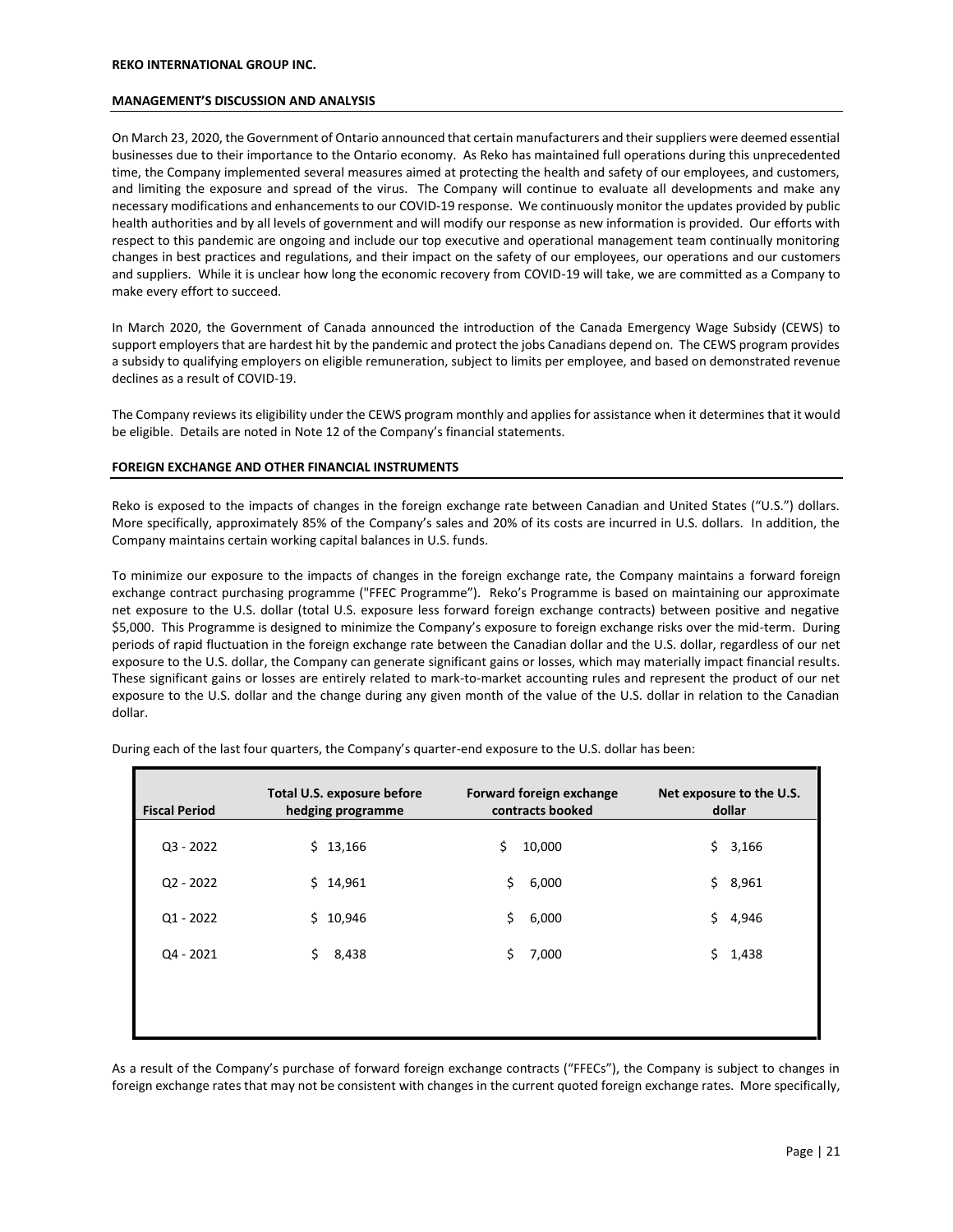the Company's foreign exchange risk is split such that its net exposure to the U.S. dollar, as detailed above, is subject to changes in market foreign exchange rates on a monthly basis and the remainder of its U.S. dollar exposure is subject to foreign exchange risks based on the specific foreign exchange rate contained in its FFECs. The table below presents a comparison between actual foreign exchange rates and Reko's effective rate on its booked FFECs.

The table below presents a comparison between actual foreign exchange rates and Reko's effective rate on its booked FFECs.

|                    | For the three months ended April 30 |                                  |        |                           | For the nine months ended April 30 |                                  |        |                           |
|--------------------|-------------------------------------|----------------------------------|--------|---------------------------|------------------------------------|----------------------------------|--------|---------------------------|
|                    |                                     | 2022                             | 2021   |                           |                                    | 2022                             |        | 2021                      |
|                    |                                     | <b>Reko</b><br>effective<br>rate |        | Reko<br>effective<br>rate |                                    | <b>Reko</b><br>effective<br>rate |        | Reko<br>effective<br>rate |
|                    | Actual                              |                                  | Actual |                           | Actual                             |                                  | Actual |                           |
| U.S. Dollar equals |                                     |                                  |        |                           |                                    |                                  |        |                           |
| Canadian Dollar    | 1.2672                              | 1.2723                           | 1.2593 | 1.2648                    | 1.2633                             | 1.2696                           | 1.2896 | 1.3035                    |

The Company's FFECs represent agreements with an intermediary to trade a specific amount of U.S. dollars for Canadian dollars at a specific rate on a specific date. Currently, the date is between one (1) and six (6) months after the date on which the FFEC is booked. The specific rate entered into is not necessarily indicative of what either the intermediary or Reko believes the foreign exchange rate will be on the date the settlement of the trade occurs, rather it is a rate set by the intermediary which Reko can either accept or reject.

During the third quarter, the Company recorded a pre-tax loss of approximately \$128 related to the fair value of its U.S. dollar exposures. At the end of the quarter, we held FFECs of \$3,000 compared to \$4,000 at the end of the quarter in the prior year.

The following table outlines the level of FFECs presently maintained and the average effective rate of these contracts:

| <b>Fiscal Period</b> | <b>Contract value</b><br>booked (000's) | <b>Effective average</b><br>rate |
|----------------------|-----------------------------------------|----------------------------------|
| $03 - 2022$          | \$3,000                                 | 1.2660                           |

Additionally, the Company entered into a few different options to purchase USD and sell CAD. These options have varying exercise rates.

The Company notes that at current levels of FFECs and U.S. dollar denominated assets and liabilities, an increase in the value of the U.S. dollar against the Canadian dollar results in the Company recording gains and an increase in the value of the Canadian dollar against the U.S. dollar results in recording losses for the Company.

Foreign currency transactions are recorded at rates in effect at the time of the transaction. Forward exchange contracts are recorded at month-end at their fair value, with unrealized holding gains and losses recorded in foreign exchange gain (loss).

## **QUARTERLY RESULTS**

The following table sets out certain unaudited financial information for each of the eight fiscal quarters up to and including the third of fiscal 2022, ended April 30, 2022. The information has been derived from the Company's unaudited consolidated financial statements, which in management's opinion, have been prepared on a basis consistent with the audited consolidated financial statements contained elsewhere in the Annual Report for the year ended July 31, 2021, and include all adjustments necessary for a fair presentation of the information presented. Past performance is not a guarantee of future performance, and this information is not necessarily indicative of results for any future period.